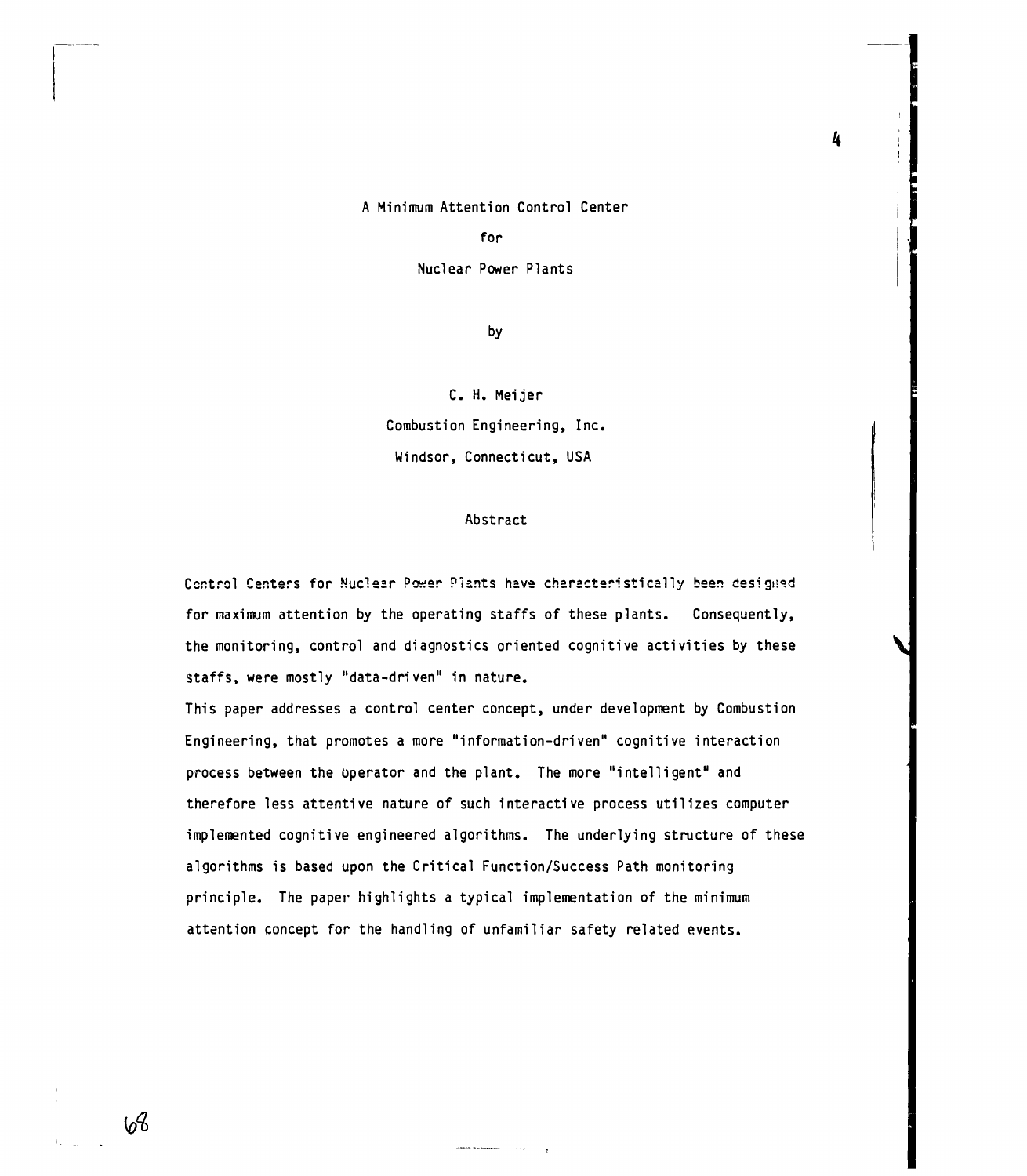

Presented at the IAEA Specialists' Meeting on the use of Digital Computing<br>Devices in Systems Important to Safety, Contre Blasses Devices in Systems Important to Safety, Centre D'Etudes Nucleaires de Saclay,<br>28. 29. November, 1984. 28. 29. November, 1984.

Document No.: IPD-84-153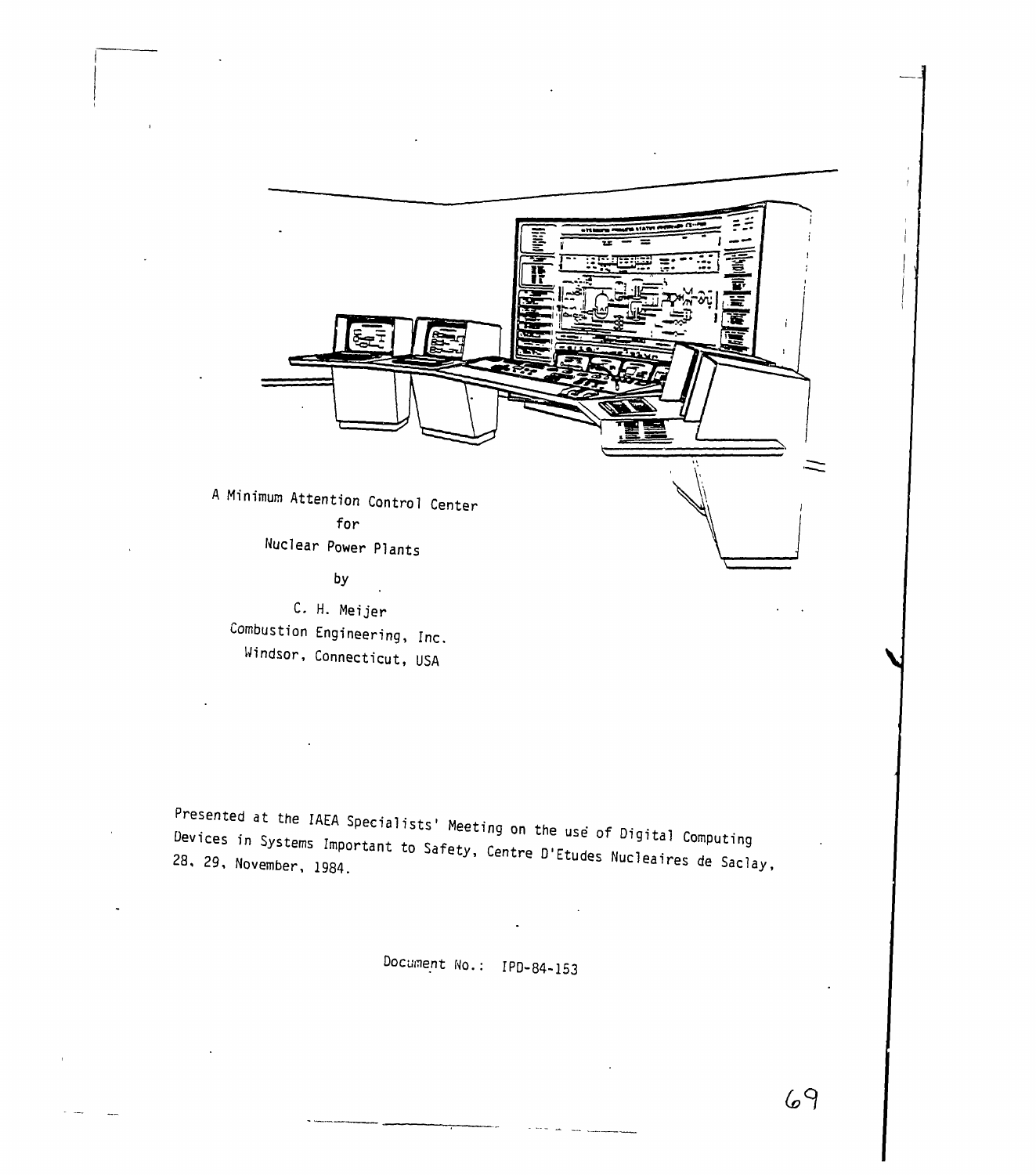### Abstract

Control Centers for Nuclear Power Plants have characteristically been designed for maximum attention by the operating staffs of these plants. Consequently, the monitoring, control and diagnostics oriented cognitive activities by these stajjs, were mostly data-driven in nature.

This paper addresses a control center concept, under development by Combustion Engineering, that promotes a more knowledge-driven cognitive interaction process between the operator and the plant. The more "intelligent" and therefore less attentive nature of such interactive process utilizes computer implemented. cognitive engineered algorithms. The underlying structure of these algorithms is based upon the Critical Function/Success Path monitoring principle. The paper highlights a typical implementation of the minimum attention concept for the handling of unfamiliar safety related events.

# LEGAL MOTICE This document was prepared as an account of work performed by<br>Compustion Engineering, Inc. Heither Compustion Engineering nor any person acting on its behalf: Places any warranty or representation, express or implied<br>including the warranties of fitness for a particular purpose<br>or mechantability, with respect to the accuracy, completeness<br>or usefulness of the information constane Assumes any liabilities with respect to the use of, or for<br>damages resulting from the use of, iny information, apparatus.<br>method or process disclosed in this report. a.

 $\cap$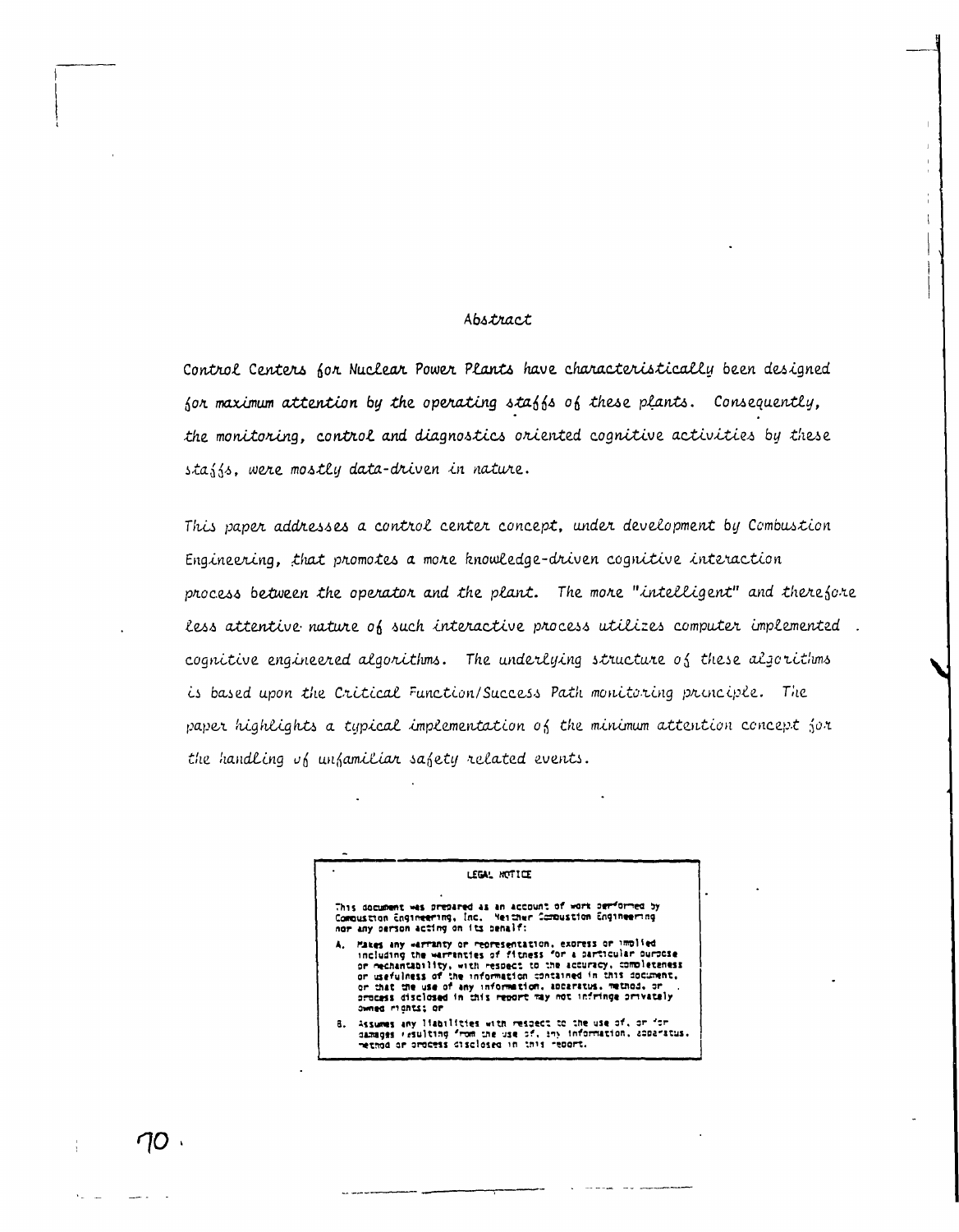# **A Minimum Attention Control Center for Nuclear Power Plants by C. H. Meijer Combustion Engineering, Inc. Windsor, Connecticut, USA**

#### **INTRODUCTION AND SUMMARY**

**The control centers of conventional PWRs and BWRs in the US, have traditionally been designed for mostly manual operation of these plants. This manual operation was supported by automated plant safety shutdown systems, and by control rooms characterized by multiple control panels utilizing an extravagant mixture of indicators, recorders, annunciators, hand-operated controls, etc. To maintain control of such plants, the operating staffs must continuously perceive a multitude of plant symptoms, and process these in cognitive algorithms to obtain the knowledge needed for understanding of the status of the plant, and to take the necessary decisions for control actions, if so required. The cognitive algorithms utilized during this mostly "data-driven", maximum attention interactive process with the plant, included cognitive algorithms based on education, training and experience, and represented the cognitive elements normally associated with human intelligence such as reasoning, and the acquisition and representation of knowledge.**

 $\mathbf{1}$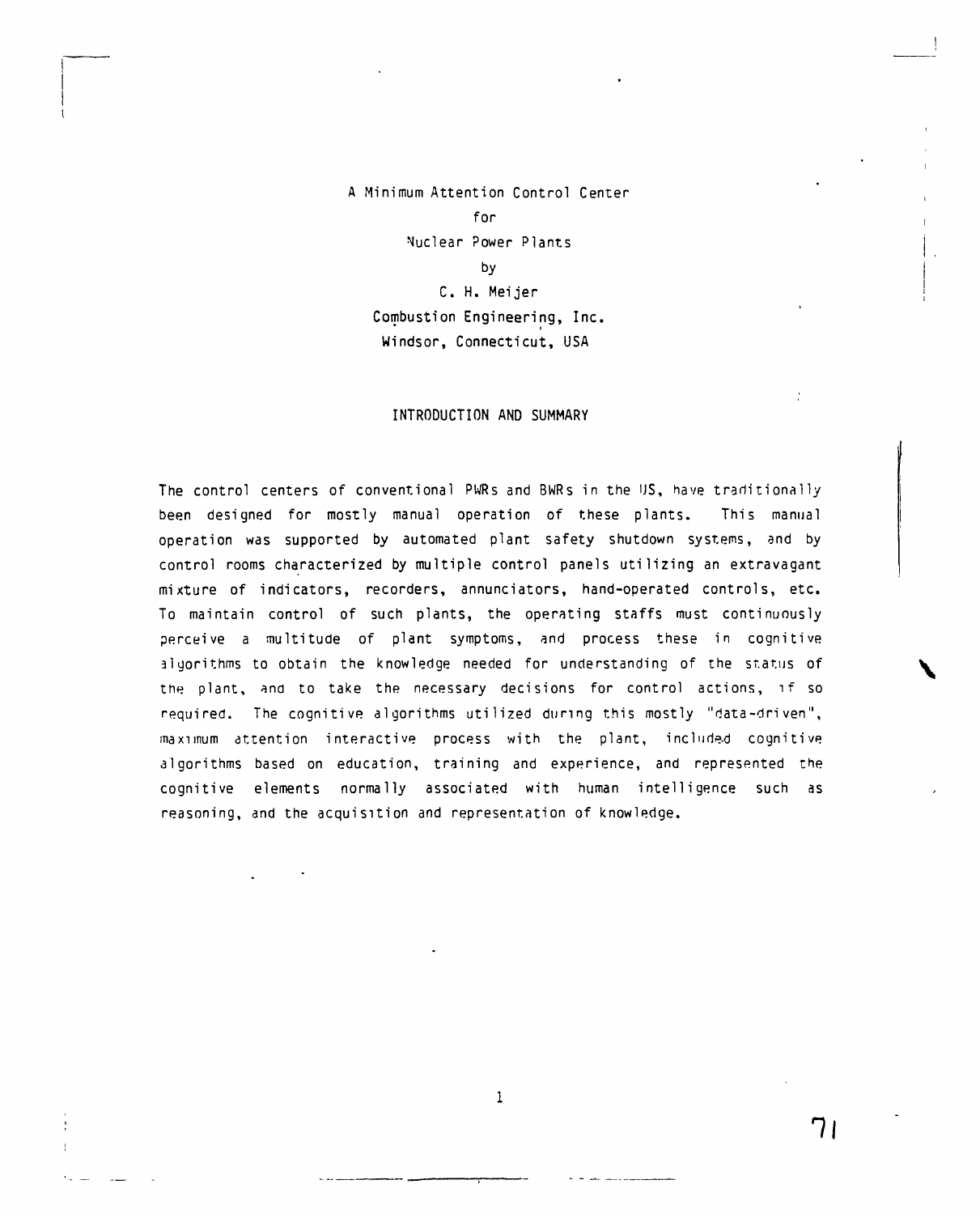Considering the growing complexity of nuclear power plants in general, and the resulting complexity of the human cognitive process to monitor, control and diagnose these plants, it seems not surprising that the nuclear community has sougnt for means to support this process. Initially this support included carefully documented procedures detailing every step from cold shutdown to full power operation, post-trip actions, procedures for emergency operations, refueling, maintenance, etc. Later, as the awareness of the hunan cognitive process increased and especially the psychological and the physiological effects on this process during adverse plant situations, additional support was provided in terms of better human engineering of the control panels<sup>1,2</sup>, and systems that provided information, e.g. the recent SPDS developments<sup>3</sup>. As a result, the cognitive process of an operating staff became more "informationdriven" in nature, in many cases promoting a less complex and less attentive, and therefore more reliable cognitive process in itself.

Realizing that information implies in essence a random collection of data rather than an orderly synthesis of data into an awareness of understanding or knowledge, Combustion Engineering (C-E) embarked subsequently on the development of "intelligent" information systems. The Critical Function Monitoring System  $(CFMS)^4$ , described in some detail in this paper, is such a system. The CFMS promotes a more "knowledge-driven" cognitive process by means of sophisticated computer-based knowledge-yielding cognitive algorithms which closply emulate those of an operating staff when performing a task during a specific plant situation.

Further realizing that a higher degree of knowledge-driven cognizance is closely related to a lesser degree of attention and consequently higher human reliability, CE started the development of a minimum attention control center for nuclear power plants during the early 19R0's. The development is based on the hypothesis, that to maintain any technological environment in a safe and efficient -state, the human interaction with that environment can be accomplished best, if the environment is being viewed as an intelligent entity interacting with the human by itself. The resulting mutual interaction, within the boundaries of the environment, can be considered natural, and rational, if the basic criteria for the interaction between two intelligent agents can be adhered to (see Table 1) .

 $\tilde{z}$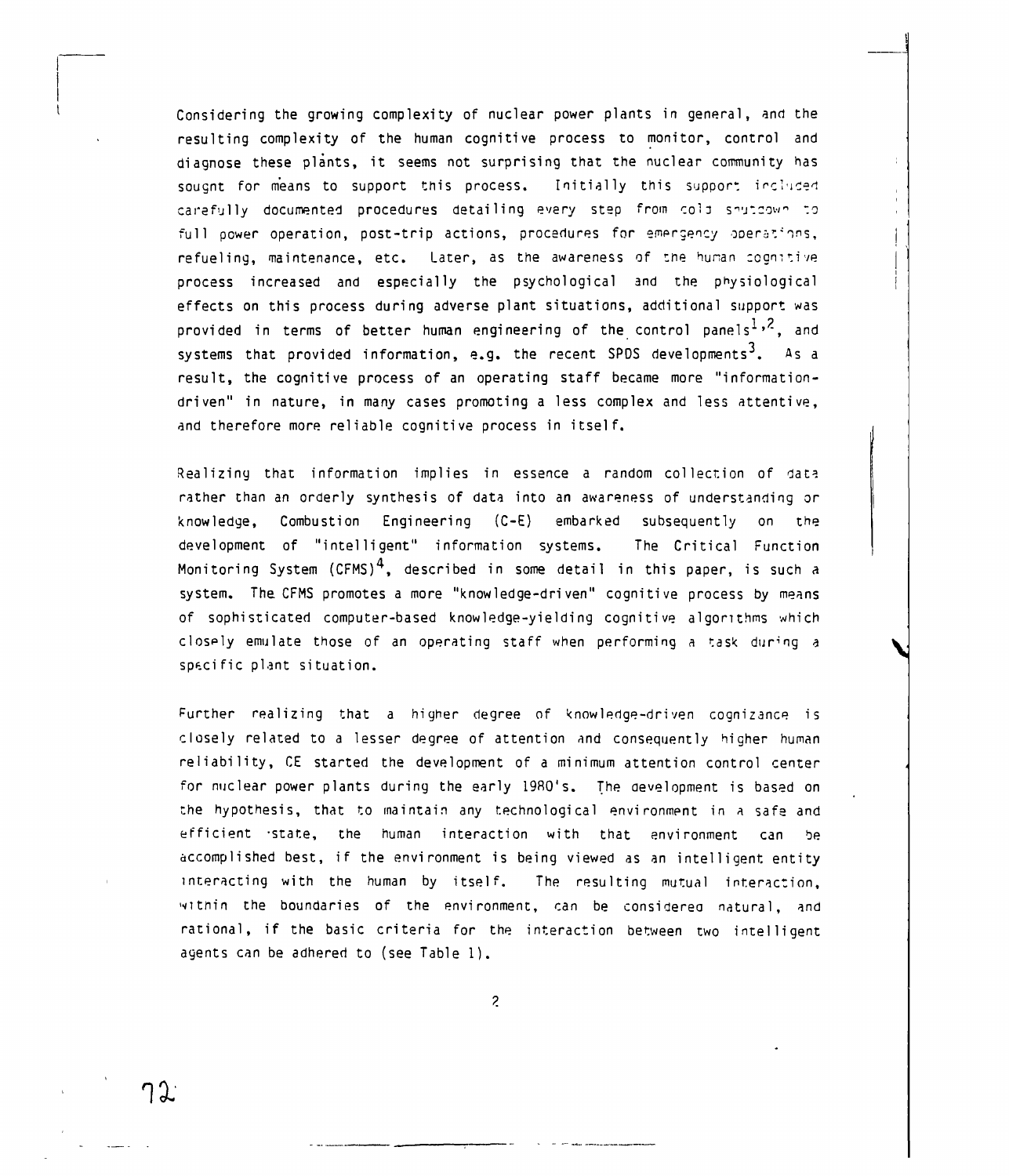### TABLE 1

# Some Basic Criteria for a Natural (and rational) Interaction (or communication) between Intelligent Agents

- Must have a common purpose or goal (easier interpretation of messages).  $\bullet$
- Must have a shared understanding (or models) of the domain and the  $\mathbf{o}$ interactive agents themselves.
- Must utilize an underlying cognitive concept or structure.  $\mathbf{o}$
- Must allow for expectation-driven processing of common knowledge  $\Omega$ (understanding of incomplete messages).

Must allow for predictive analysis of anticipated actions before execution.  $\circ$ 

Must be able to explain conclusions and actions.  $\Omega$ 

Must be conducted using a common language.  $\bullet$ 

Must allow for gaining of new knowledge (learning).  $\mathbf{o}$ 



## Figure 1. The Human Expert System?

ገ 3-

 $\overline{3}$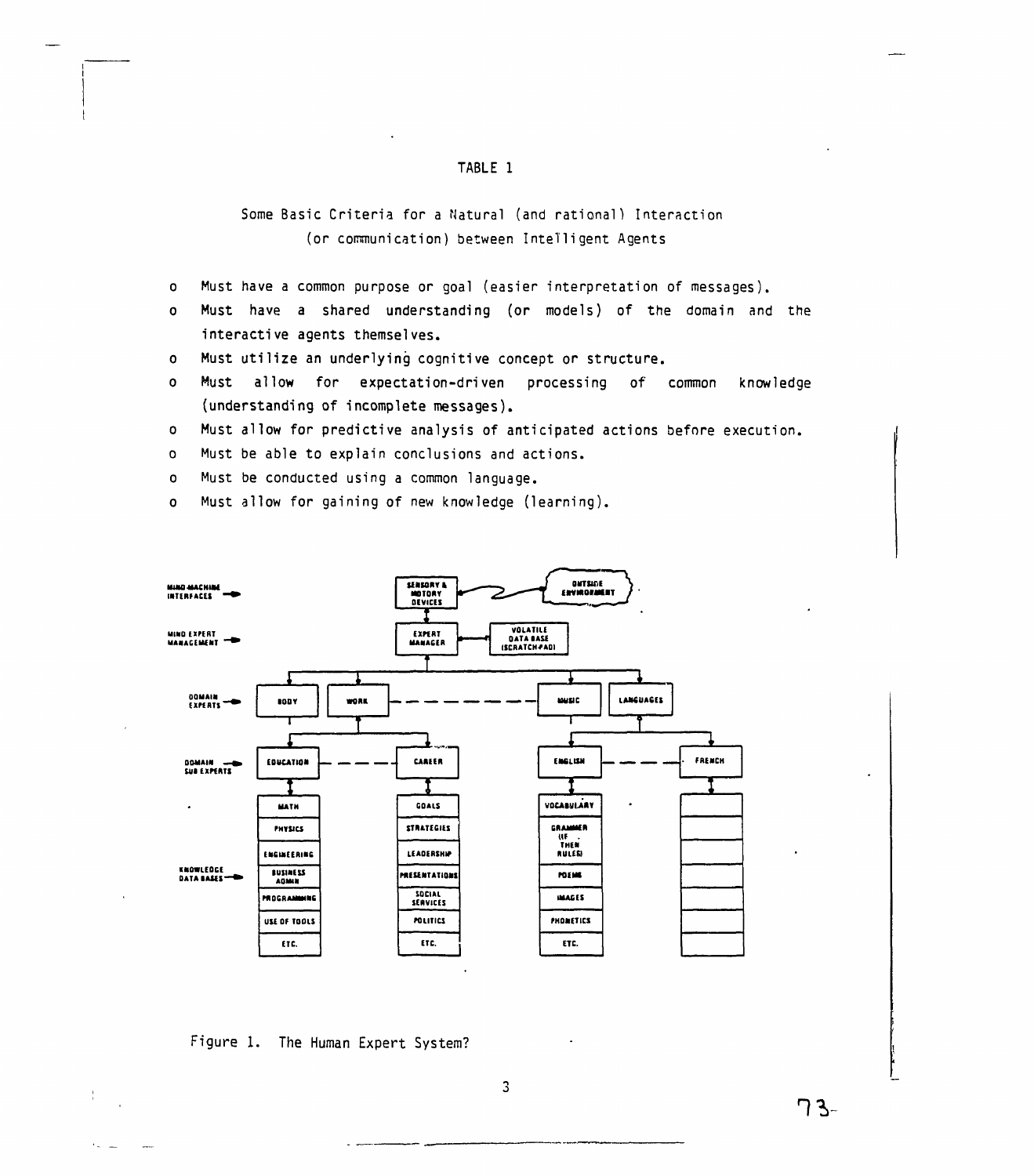As can be observed from Table 1, the criteria identified largely coincide with those groundrules generally adopted by those practicing the development of artificial intelligence (AI) based natural language processing (Nl\_P) techniques<sup>5</sup>.

In addition to the criteria listed in Table 1, an interaction process between two intelligent agents might further be improved if the franework utilization of the knowledge-base of each of the agents is (or appears) simular. Several AI practitioners believe that the human knowledge base (expert system) is structured like a hierarchical society of experts<sup>5</sup> cooperating with each other, vertically as well as horizontally within the hierarchy, like in an ideal corporation (see Figure 1) .

Further, due to the natural limitations of the human data processing capabilities', humans have a tendency to think in terms of multiple knowledge-based hierarchies, with the maximum number of levels within each of the hierarchies probably being not more than seven plus or minus two, or three to four levels for most of us.

With a limited number of levels within each hierarchy and the human mind rarely accessing more than one hierarchy at a given time, a structure of the knowledge base of a technological intelligent agent, that is or appears to be simular to that of the human interacting with this agent, seems the appropriate aporoach. As will be seen from the further text in this paper, the knowledge base of the minimum attention control center is largely constructed like the human expert system. Subsequently, the representative medium of this knowledge base is through a visualization of this knowledge base, in terms of a selectable multihierarchy color graphics display system with a maximum of four display levels within each of the hierarchies.

Considering some of the criteria identified in Table 1, the common goal is to maintain a safe and efficient operation of the nuclear power plant. The underlying cognitive concept or structure chosen, is the Critical Function concept, which has been described in some detail in this paper. This concept is also described in the context of its effect on the emergency operating procedures in 'IS nuclear plants. The shared understanding, knowledge, or model of the domain, is in this case a nuclear plant visualized by a permanent integrated process status overview display,supported by a three-level color graphics multi-hierarchy display system. Each display hierarchy embedded in



 $\mathbf{1}$  .

 $\overline{a}$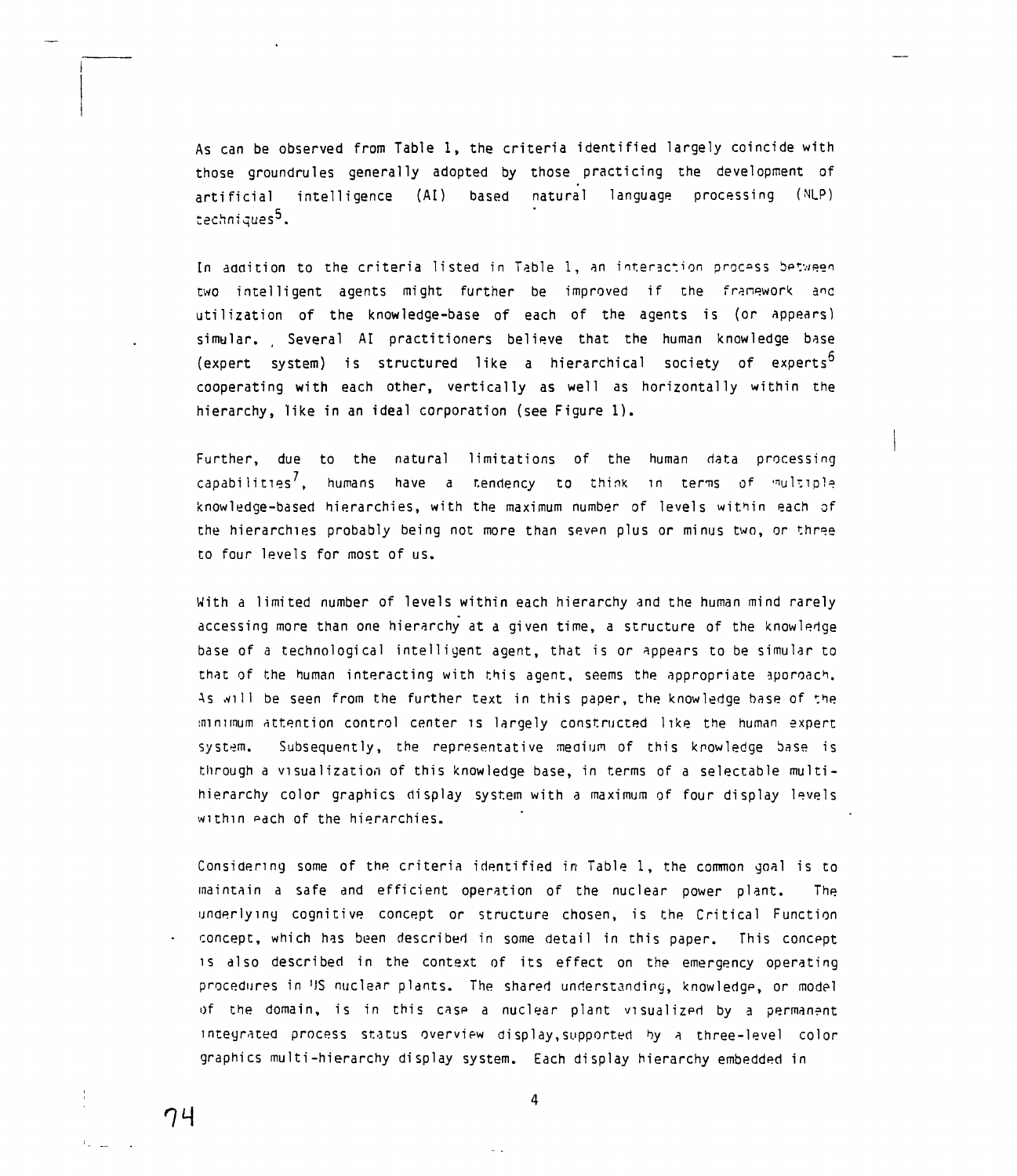the display system can be selected for display, one at the time, on the three visual display units (VDU). Each display hierarchy contains the knowledge base related to only one specific aspect of the overall plant. For example, individual display hierarchies can be selected for a post-trip accident monitoring situation, or a load-following monitoring and control condition, or a signal data validation requirement, or a plant protection system monitoring requirement, etc. The integrated process status overview display, although dynamic in nature, remains permanently displayed, to assure that the common model of the knowledge base is not removed from the interaction process. This seems good human engineering, because during .human communication a common visualized model of the knowledge of a domain, often greatly enhances such communication. The overview display and supporting display hierarchies are driven by knowledge-based algorithms which directly process the (dynamic) data content of the plant signal data-base. The algorithms of individual display hierarchies also contain the necessary elements for expectation-driven processing, predictive analysis and explanatory functions. The paper concludes with a brief description of the intelligent workstation of the minimum attention control center itself.

### THE CRITICAL FUNCTION CONCEPT

As discussed above, a natural and rational interaction between intelligent, ayents must have an underlying cognitive concept or structure. The concept chosen for CE's minimum attention control center is the Critical Function concept.

Although addressed in detail els $\epsilon$ where,  $^8$  it currently becomes more clear that . in any environment where perturbed behavior of man or machine can lead to undesirable situations, the concept of "Critical Functions" may be a good basis for control of that environment. In this context, a critical function is generally considered as a function that must be accomplished by means of a group of actions (or successpaths) undertaken to reach a chosen goal or target. If the critical function is not accomplished, reaching of the goal or tai get will be highly unlikely.

5

**15:**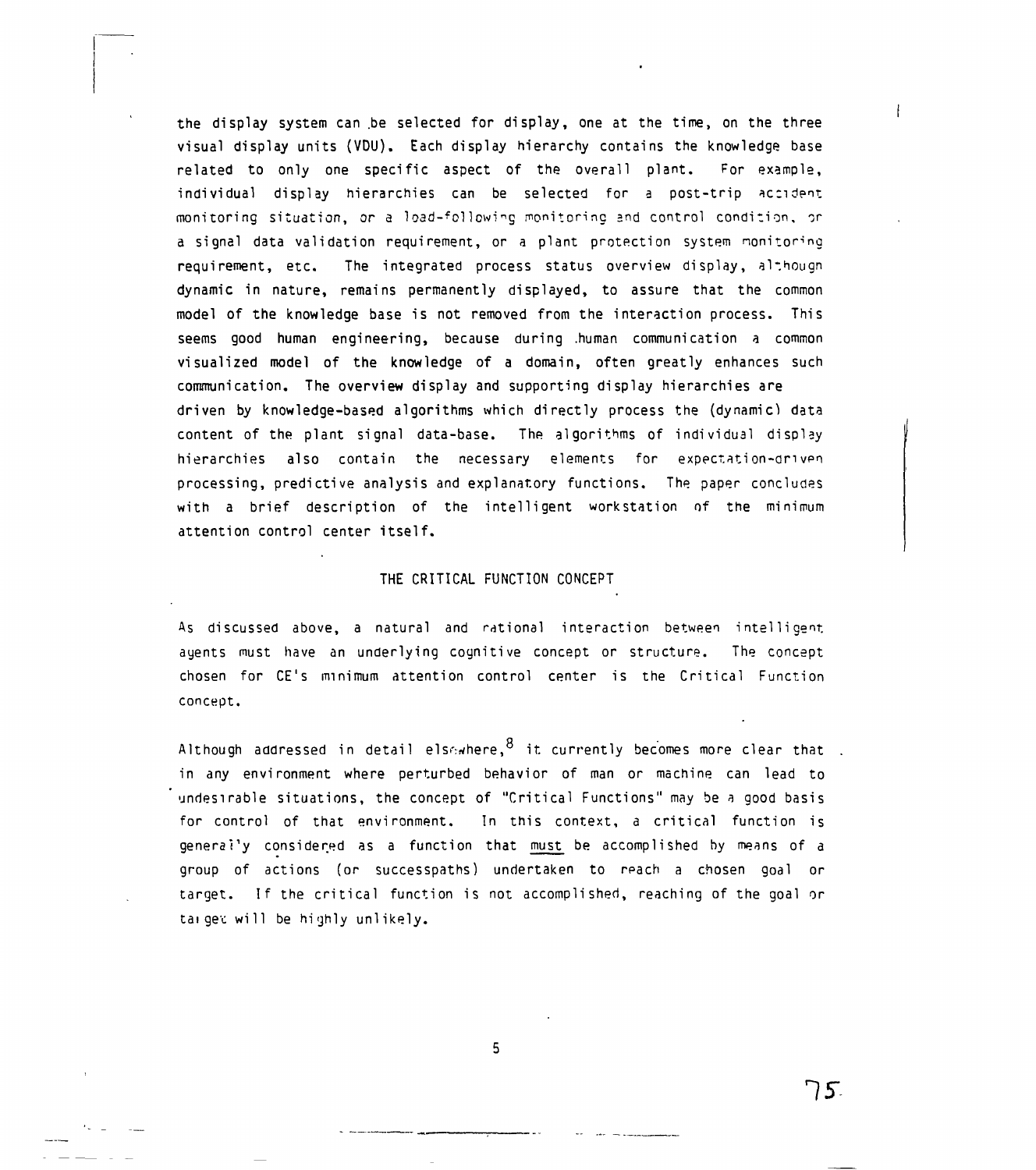In a technological environment such as a nuclear power plant, a critical function can be Safety, Availability, Operation, Efficiency, Maintenance, Security, Radiological, etc., related.

Some self-explanatory examples of limited sets of critical functions are given in Tables 2 and 3 for an educational and an aircraft type environment respectively.

### TABLE 2

### SOME TYPICAL CRITICAL FUNCTIONS FOR HOW TO GET A DEGREE

| NO. | <b>CRITICAL FUNCTION</b>      | PURPOSE/SUCCESSPATH                                                                                            |  |  |
|-----|-------------------------------|----------------------------------------------------------------------------------------------------------------|--|--|
| 1   | <b>Finance Control</b>        | Review Financial Situation and Secure Fees for<br>Courses, Books, etc.                                         |  |  |
| 2   | <b>Time Control</b>           | Review Personal Time Schedules and Select<br>Time Windows for School and Study                                 |  |  |
| 3   | <b>Transportation Control</b> | Secure Transportation by Car, Bus, Trem, etc.,<br>into the Direction of School                                 |  |  |
|     | <b>Knowledge Control</b>      | Select Rieht School, Courses and Materials,<br><b>Filter Out Unrelated or Superfluous</b><br>information, etc. |  |  |
| s   | <b>Committen Control</b>      | Disciuline Your Cognitive Process to the<br><b>Professor's Standards</b>                                       |  |  |
| 6   | <b>Health Control</b>         | Avoid Physiological and Psychological<br>Deterrents                                                            |  |  |
|     | hawor Control                 | Be Nice to Professor and Others                                                                                |  |  |

As can be concluded from Table 2, if one of the critical functions shown is not met, it is highly unlikely that the goal of obtaining a degree will ever be reached.

The first five critical safety functions in Table 3 must be accomplished to maintain the safety of the aircraft and could be labelled as "anti-crash" critical functions. Numbers 6 and 7 are the critical functions mainly to protect the health and safety of the crew and passengers, although these functions could indirectly also be considered as anti-crash functions.

The critical functions for a Nuclear Power Plant in terms of its operational safety have been highlighted in Table 4.

76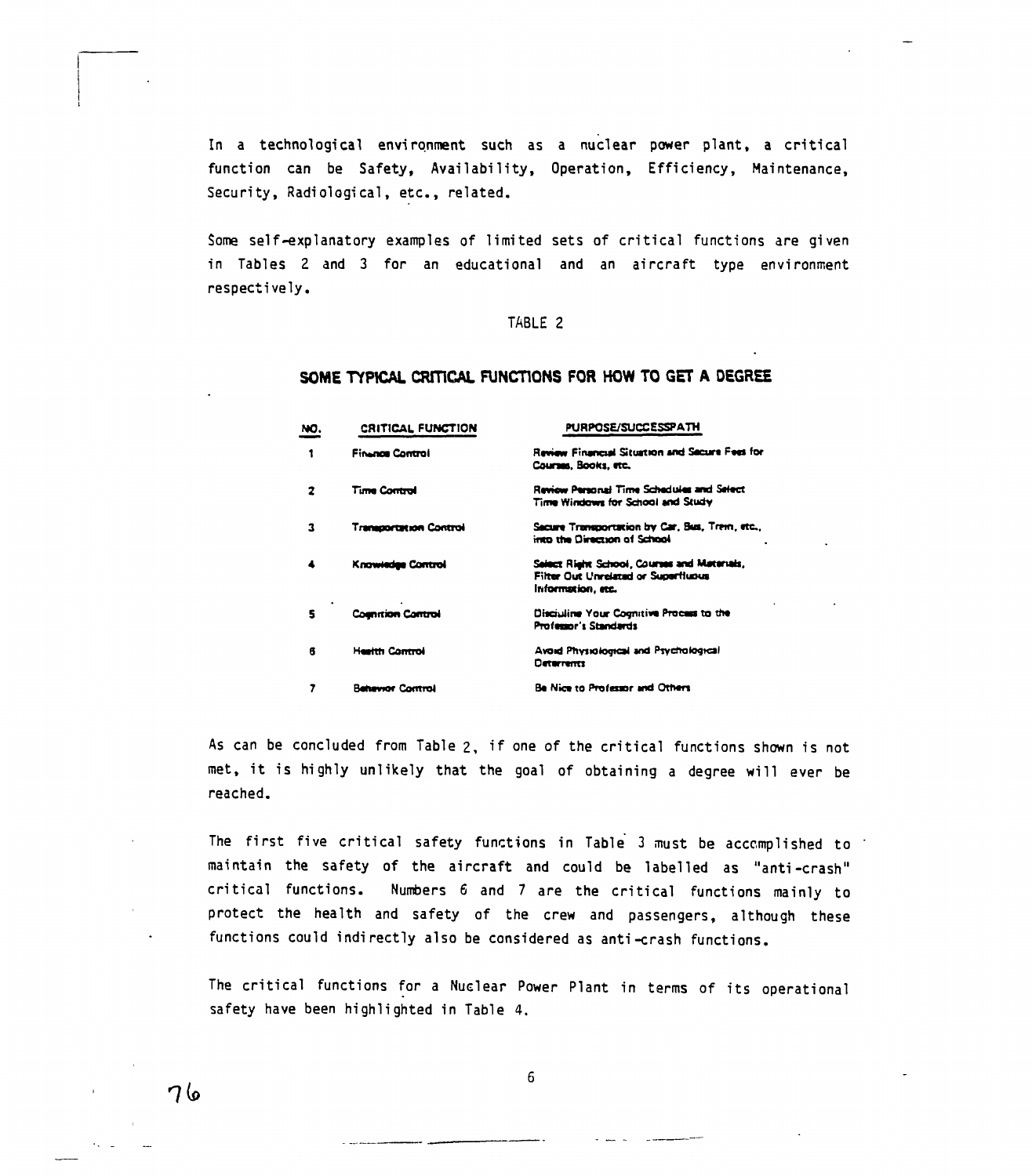$\frac{1}{2}$ 

 $\epsilon_{\rm{eff}}$  and

# SOME TYPICAL CRITICAL FUNCTIONS TO KEEP AN AIRCRAFT FLYING

| NO. | <b>CRITICAL FUNCTION</b>              | PURPOSE/SUCCESSPATH<br>Keep the Aircraft Flying by Control of Airspeed,<br>Airfoil, Attitude etc.                                                                                    |  |  |
|-----|---------------------------------------|--------------------------------------------------------------------------------------------------------------------------------------------------------------------------------------|--|--|
| 1   | <b>Lift Control</b>                   |                                                                                                                                                                                      |  |  |
| 2   | <b>Stress Control</b>                 | <b>Maintain Integrity of Airframe to Keep Aircraft</b><br>in Flyable Condition by Limiting G-Loads                                                                                   |  |  |
| з   | <b>Power Control</b>                  | Assure and Control Fuel Supply to Engine to<br><b>Maintain Required RPM</b>                                                                                                          |  |  |
|     | <b>Flightpach Control</b>             | Maintain Aircraft on Controllable Flichtpath<br><b>Through Coordingesd Positioning of Control</b><br>Surfaces Such as Rudder, Allerons, Elevators etc.                               |  |  |
| 5   | <b>Attribute Control</b>              | Keep Aircraft From Unplanned Ground Contact<br>by Airspeed or Power Control                                                                                                          |  |  |
| 6   | <b>Cabin Environmental</b><br>Control | Prevent Exposure of Crew and Passangers to<br>Unhealthy Environments by Maintaining Cabin<br>laoistion and Appropriate Temperature, Pressure<br>and Oxygen Control                   |  |  |
| 7   | Aircraft Enwronmantal<br>Control      | Avoid Adverse Flying Conditions Such as in<br>Thunderstorms, Turbulences etc by Stick/Throttle<br>Control to Limit Stress on Aircraft and Meentein<br>Welfare of Craw and Passengers |  |  |

Table 4 -

# TYPICAL CRITICAL SAFETY FUNCTIONS FOR A NUCLEAR POWER PLANT

 $\mathbb{Z}^2$ 

| NO. | CRITICAL FUNCTION                                        | PURPOSE/SUCCESSPATH                                                              |
|-----|----------------------------------------------------------|----------------------------------------------------------------------------------|
|     | <b>Reservery Control</b>                                 | Limit Core Heat Production to What is Required                                   |
| 2   | <b>Reactor Coolant System</b><br>Inventory Control       | Maintain a Coolant Heat Transfer Medium<br>Around Core                           |
| з   | <b>Reactor Coolant System</b><br><b>Pressure Control</b> | Maintain the Appropriate Heat Transfer Properties<br>of the Coolant              |
| 4   | <b>Reactor Core Heat Removal</b>                         | Transfer Heat from Core to a Coolant                                             |
| s   | Reactor Coolant System<br>Heilt Removal                  | Transfer Heat from the Core Coolant to Heat Sink<br>$\bullet$                    |
| 6   | Containment Pressure/<br>Temperature Control             | Maintain Containment in Proper State to Prevent<br>Damage and Radistion Releases |
| 7   | Containment Isolation                                    | Maintain Radioactive Material Within the<br><b>Containment</b>                   |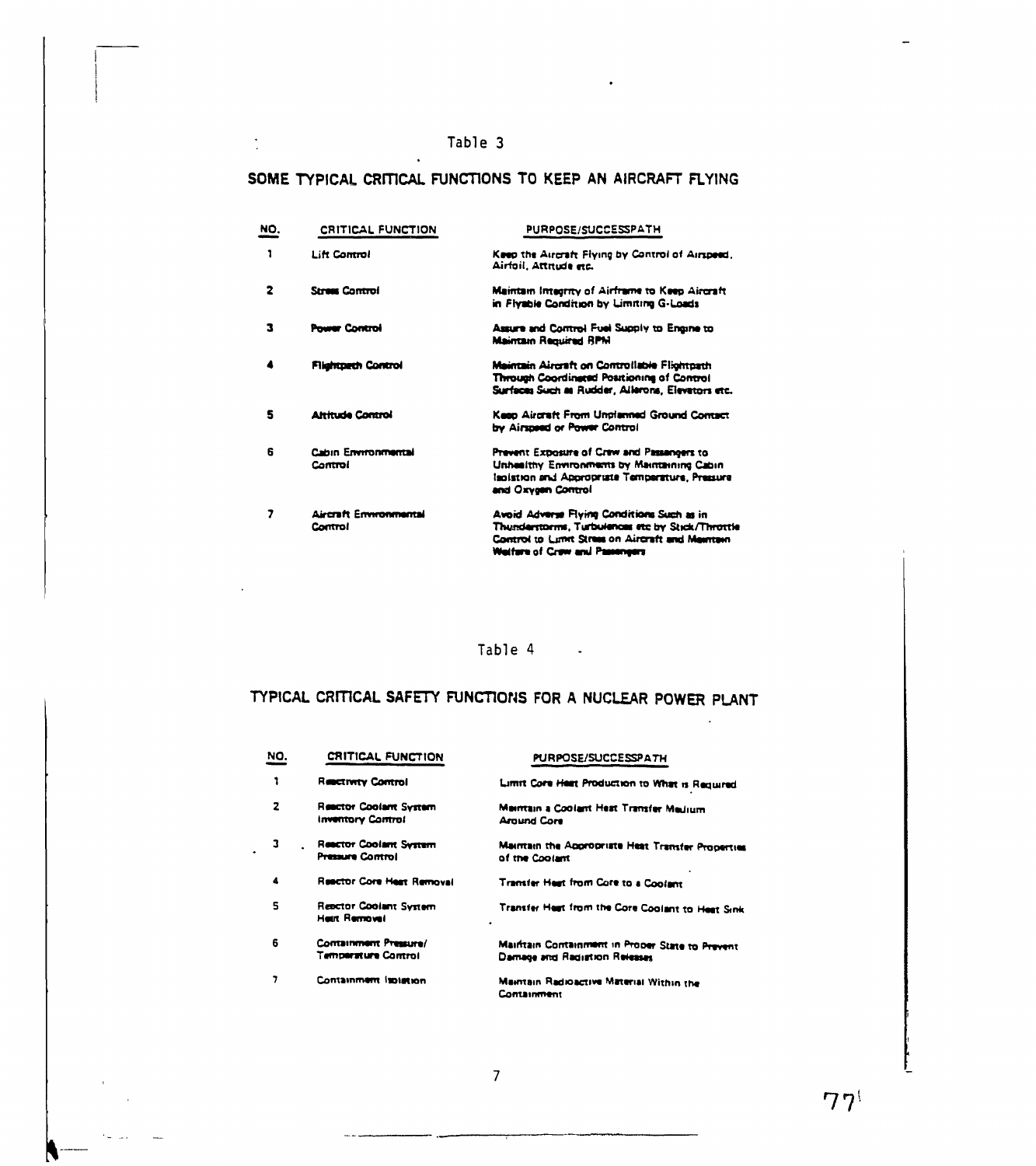The first five critical safety functions as shown in Table 4 could be regarded as anti-core melt critical functions, numbers 6 and 7 as the critical functions to protect the health and safety of the public.

As can be observed from Table 4, the accomplishment of each critical function must be performed at all times by automatic or by human action(s) or a combinations of both, to maintain a chosen target state of the plant. This is of particular importance during the occurrence of an unfamiliar or adverse event as correctly identified by Fortney<sup>9</sup> , Goodstein and Rasmussen<sup>10</sup>, and others. The actions to be taken to acccomplish the Critical Functions are commonly identified as Primary and Alternate Successpaths.

A simple representation of human cognitive process utilizing the concept of Critical Functions is shown in figure 2.

Most human cognitive processes, although often performed unconsciously, seem like that shown in Figure 2, and being part of a normal rational behavior. If the goal is to make a bicycle trip, it is obviously irrational to pump up the tires of the automobile if the bicycle tires need pumping up, correct bicycle tire pressure being one of the critical functions to be accomplished for any bicycle trip. It is therefore also quite normal to assume that an operator in a nuclear power plant thinks along the same process as shown in Figure 2, to solve any situation, normal or abnormal. A generic type cognitive process for such operator can then be illustrated as in Figure 3.

8



**Figure 2 Basic Human Cognitive Process to reach an established goal utilizing the concept of Critical Functions.**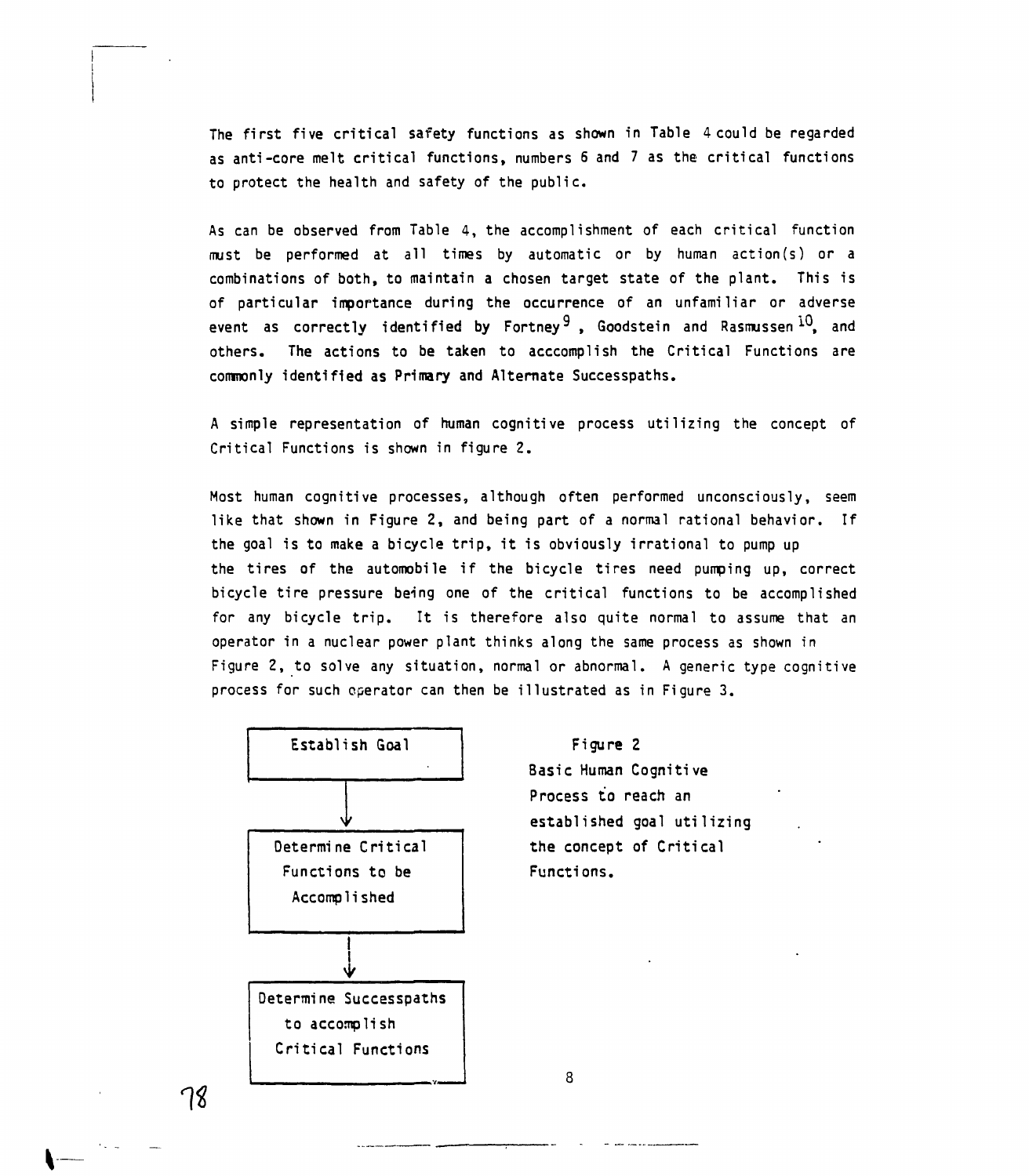

Figure 3: TYPICAL COGNITIVE PROCESS OF NUCLEAR POWER PLANT OPERATOR UTILIZING CONCEPT OF CRITICAL FUNCTIONS

Whatever the established goal is, changing plant mode, tackling an event, responding to a security violation, etc., it seems that, although also often unconsciously, an operator thinks like all of us, in terms of accomplishing a selected number of critical functions by carrying out the best selected successpath(s) to reach his goal. As a matter of fact, the rationality of human interaction could in many cases substantially benefit from an underlying common structure or concept, such as the critical function concept. And if this is true for humans, then it seems also true for those cases where a human must intereact with a machine or a process, such as a nuclear power plant.

One could therefore conclude, that a better "cognitive coupling" between interacting intelli ent agents can be obtained if the elements by themselves are critical function based. In the case of a nuclear power plant, Combustion Engineering decided to develop the Emergency Procedure Guidelines (EPGs) and the Critical Function Monitoring System (CFMS) as critical function based operational tools to improve the interaction between the operator and his plant. The EPGs, developed in cooperation with the CE PWR Owners group, provide the operator with a post-trip functionally oriented recovery approach, in addition to the more event oriented or optimal recovery approach. The concept of the EPGs is described in the next chapter.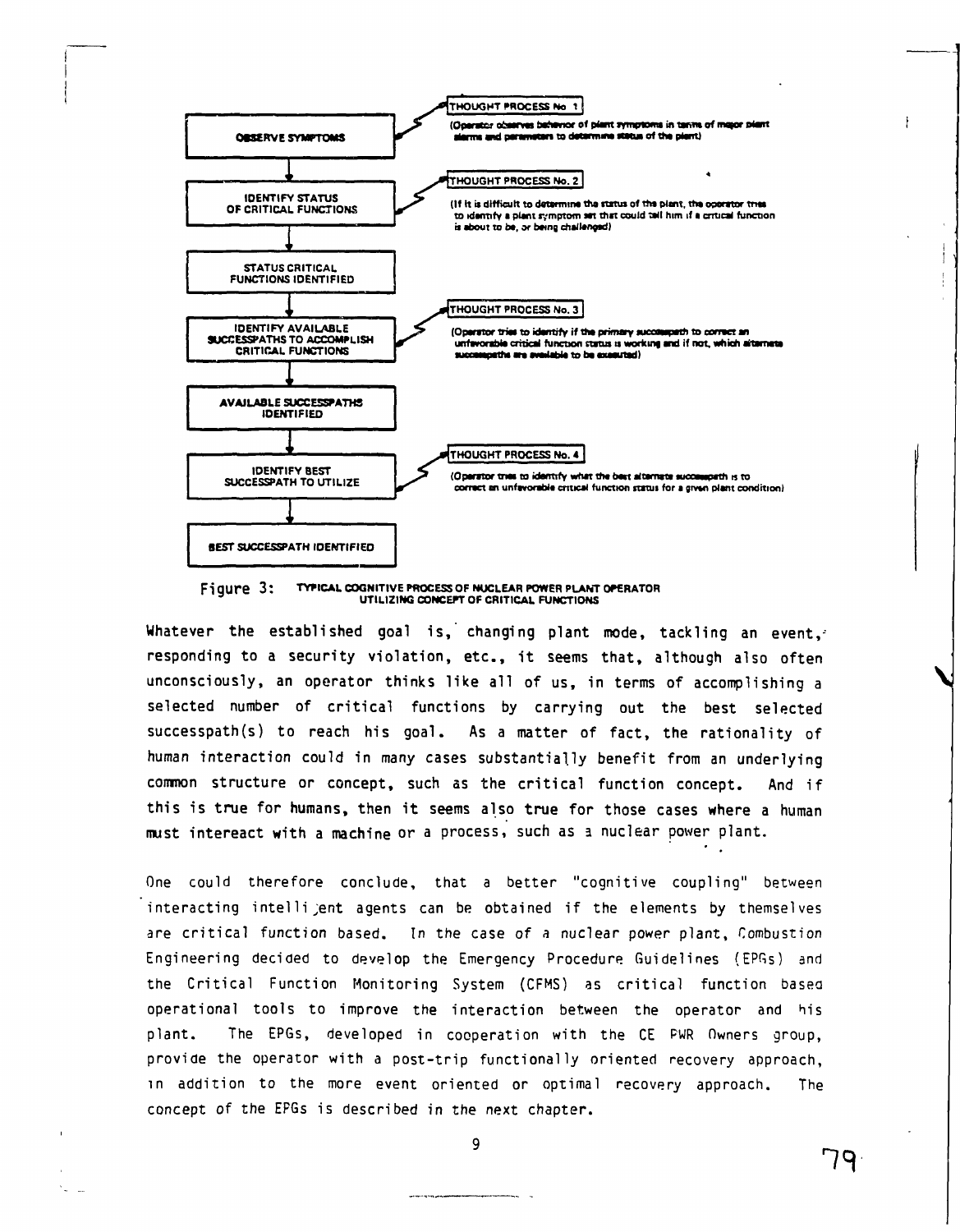### **EMERGENCY PROCEDURE GUIDELINES**

**Event oriented automated response or successpaths are identified in all nuclear plant Safety Analysis Reports (SAR). In addition to the primary automated successpaths, the C-E Standard SAR (CESSAR) identifies an alternate automatic or semi-automatic successpath for all major analyzed events, to acccommodate a single failure in the primary successpath, if this should occur. If anything would go wrong in the sequence of actions during an event other than predicted, the operators of the plant, being well trained in event-oriented emergency procedures, would then provide the necessary additional actions to mitigate the consequences of the event.**

**Recent occurrences in the nuclear field however, have indicated that a strictly event-oriented response, (especially to rare, unexpected or unfamiliar events, e.g. when multiple failures would occur in one or more successpaths) might be undesired to prevent or limit the extent or consequences of the event. It's true, that given enough time the plant operators of any plant can solve any problem in any way. After all, operators are well qualified professionals. But if a plant's integrity is a function of how timely and how well a response is provided to an occurring event, it might be worthwhile to evaluate if there are ways that can assist the operator during those situations where he might have problems of "putting it all together" when time and quality of response are of the essence.**

**Combustion Engineering decided therefore first of all, to look at the basic cognitive process of an operator in responding to an emergency situation, and at his main tool that he uses during his response, the plant emergency procedures. Becoming aware of the fact that the emergency procedures did not address situations other than the events addressed by the procedures, the previously discussed concept of the Critical Functions was introduced to the procedures. The underlying reasoning here was, that if during the occurrence of an event, the operator would fail to recognize the event, and consequently would be unable to consult the appropriate emergency procedure, he would first attempt to bring and maintain the plant in a stable and safe condition, utilizing the Critical Function concept, before doing anything else. The resulting concept of the cognitive process of an operator during an emergency situation that emerged is illustrated in Figure 4.**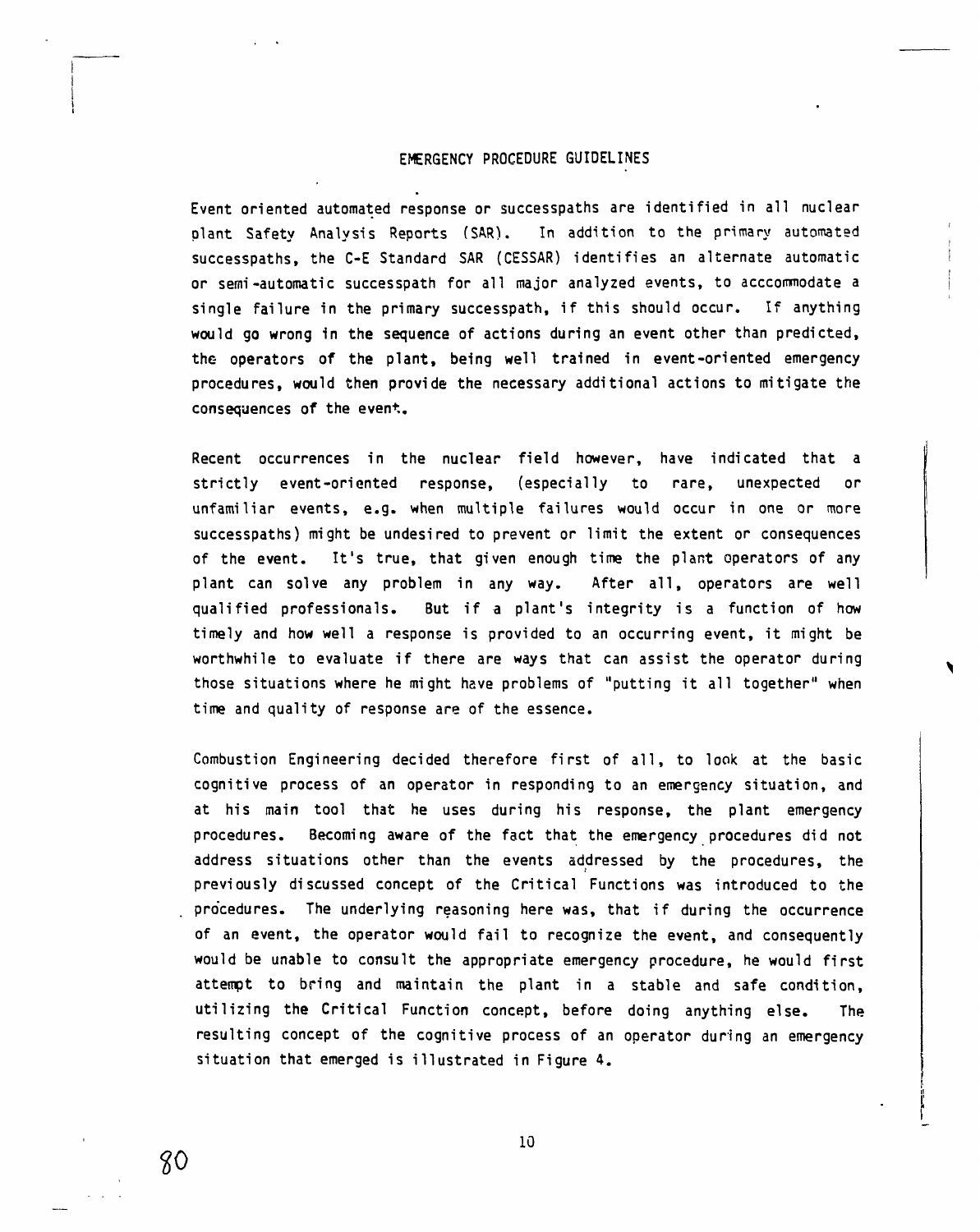

Utilizing this concept, an intense three-and-one-half year of effort was undertaken in cooperation with, and under sponsorship of the CE PWR Owner's Group, to prepare a set of Emergency Procedures Guidelines  $^{11}$  which addressed "optimal recovery" (event-oriented) as well as "functional recovery" response to emergency situations.

As can be observed from Figure 4, the operator's cognitive process goes through several stages in order to relate a plant happening with the appropriate plant procedures. If the operator is unable to relate a specific symptom set to a

**11**

 $8<sub>l</sub>$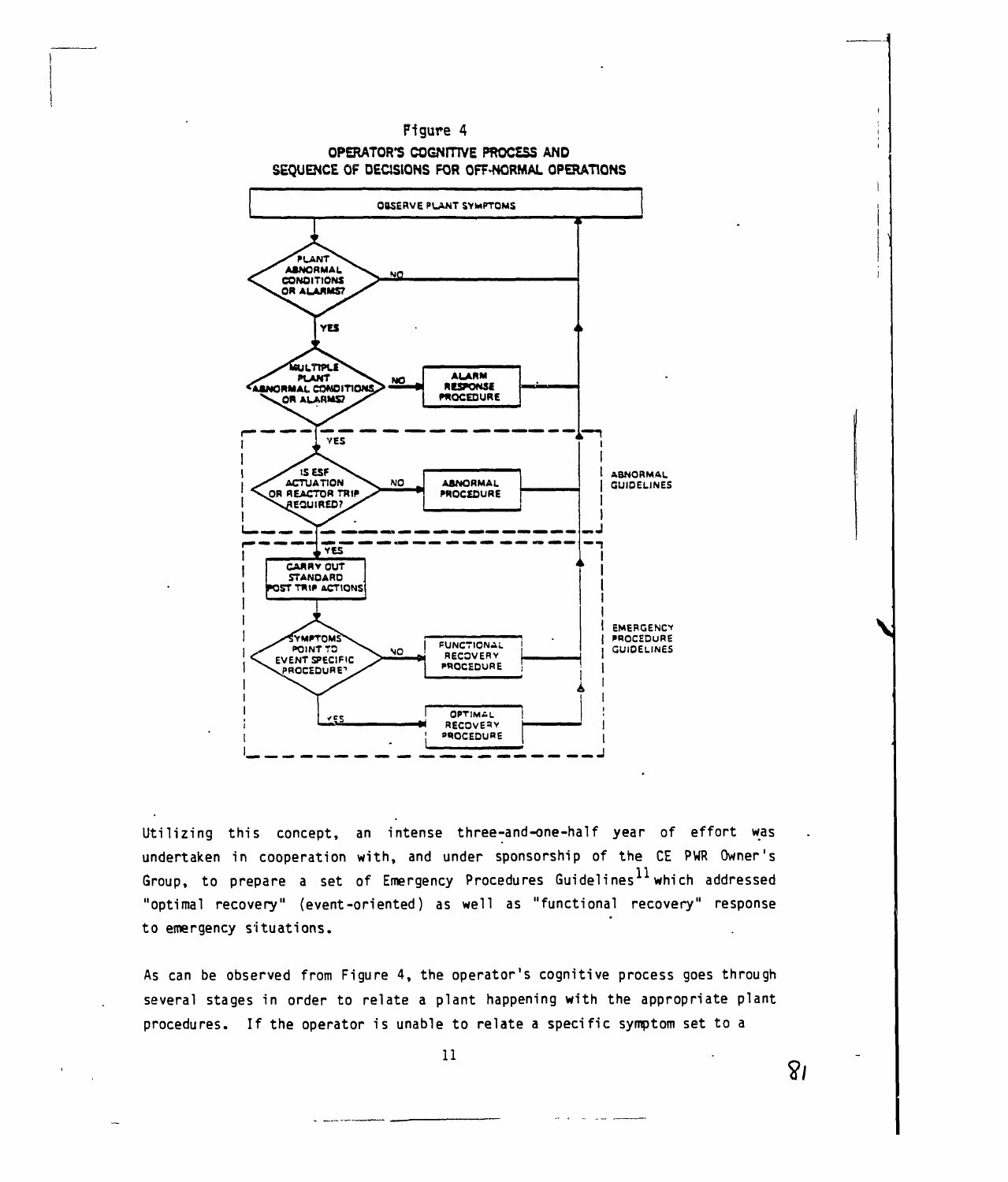**specific plant procedure, the operator must revert to a functional recovery procedure which is based on the Critical Safety Function concept. The functional recovery procedure includes the identification of the status of the Critical Safety Functions, and the accomplishment of these functions if they should be challenged or in jeopardy. To accomplish the functions, the operator must evaluate the available successpaths and select the most appropriate one for the purpose.**

**To assist the operator's cognitive process when performing a functional recovery procedure, the C-E Emergency Procedure Guidelines promote the use of a check list to determine the status of each Critical Safety Function. Going down the list, the operator can check for each critical function the criteria associated with the primary successpath in use for that function. Table 5 shows the Safety Function Status Check for the Reactivity Control critical safety function. If a function does not meet the criteria, then the operator subsequently consults the appropriate "Resource Assessment Tree" (listed in the right hand column of Table 5). Figure 5 illustrates a part of the Resource Assessment Tree A for the Reactivity Control Critical Safety Function. The tree pictorially displays all the generic successpaths that can accomplish this particular Critical Safety Function. The EPGs contain pictorial presentations of the Resource Assessment Trees for the accomplishment of each critical safety function.**

**Each successpath further shows the major components and their minimum operating requirements (e.g., minimum usable tank level, electical power available, etc.) for that path, assisting the operator to choose an alternate successpath if necessary. The operator will normally work from left to right on the tree implementing or attempting to implement each successpath until the criteria are met. The path with the highest priority will be that path which is capable of meeting the success criteria (e.g., only the ECCS is capable of meeting some success criteria if a LOCA is in progress).**

**When the appropriate criteria of each of the safety functions are met, the plant is in a stable condition and the operator consults the Long Term Actions to assess what further action should be taken. Also at this time the operator might start paying attention to the cause of the event, potential restoration of the primary successpath if this proved to be a problem, etc.**

**12**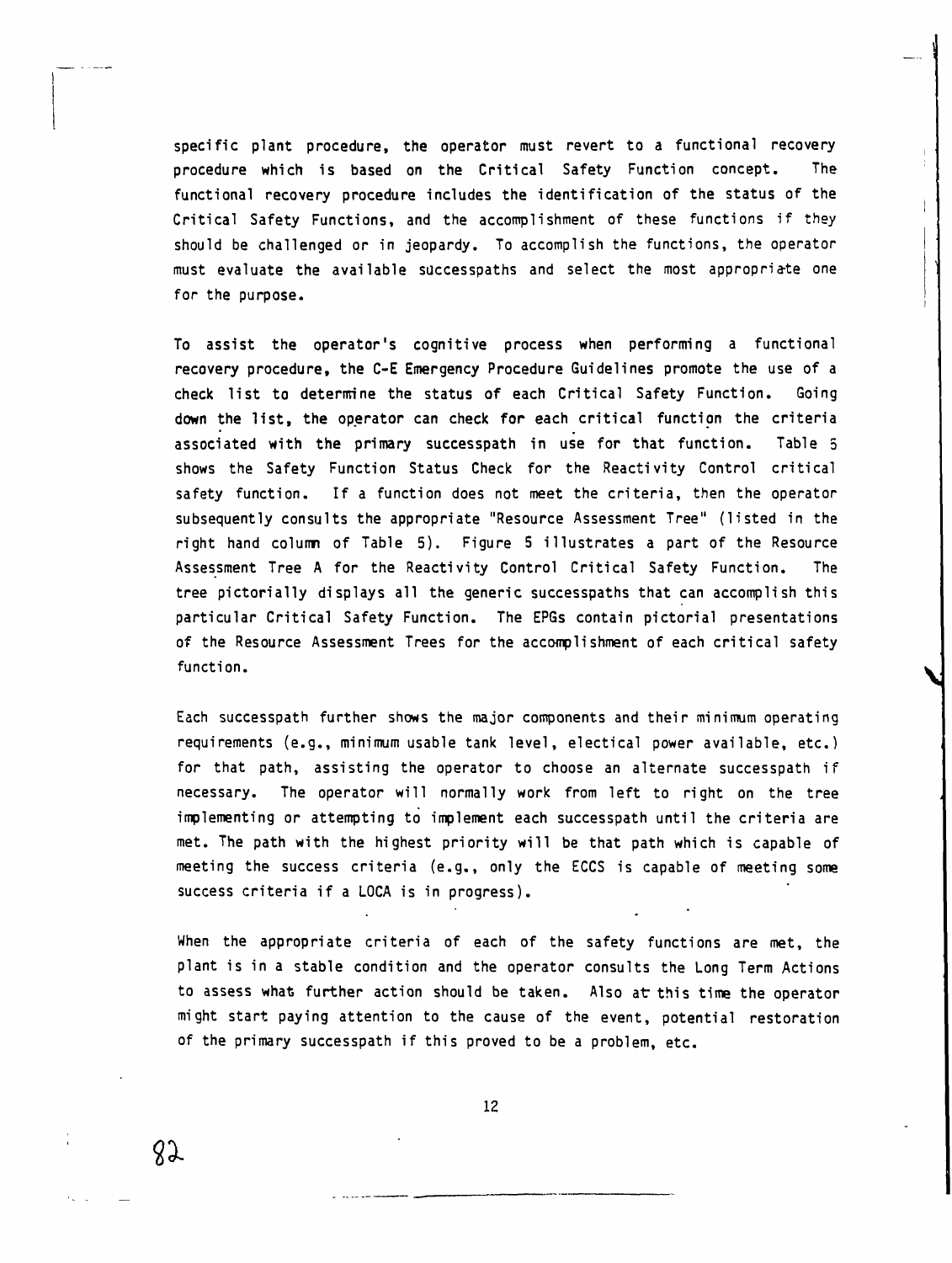# **SAFETY FUNCTION STATUS CHECK**

The Safety Functions Listed Below and Their Respective Criteria Are Those Used to Confirm the Adequacy of the Events' Mitigation. Additional Safety Functions Should be Monitored as Appropriate to Evaluate Overall Plant Status.

| <b>Safety Function</b> | <b>Successbath Currently</b><br>in Use       | <b>Criteria</b>                                                                                                                               | <b>If Criteria Not Met</b><br>Implied Plant<br>Conditions | Resource Tree |
|------------------------|----------------------------------------------|-----------------------------------------------------------------------------------------------------------------------------------------------|-----------------------------------------------------------|---------------|
|                        |                                              | No More Titan 1 CEA Bottom<br><b>Ught Not Lit and RX Power</b><br>Decreasing<br>RX Power < 10 <sup>-(X)</sup> % and Constant<br>or Decreasing | 10IC                                                      |               |
| 1. Reactivity          | (S) Boration Using-<br><b>Cherging Pumps</b> | RX Power $< 10^{(X)}$ % and Constant<br>or Decreasing<br>— K<br>Boron Addition Rate >(40) GPM<br>and Core Power Decreasing                    | <b>10IC</b><br><b>RX Not Shutdown</b><br>and              | Tree          |
| <b>Cantrol</b>         | (C) Boration Using-<br><b>ECCS Pushoe</b>    | RX Power < 10 <sup>-(X)</sup> % and Constant<br>or Decreasing<br>i (C).<br>œ<br>Boron Addition Rate > (40) GPM<br>and Core Power Decreasing   | <b>Excessive Heat</b><br><b>Production</b>                |               |
|                        | (D) CEA Drive Down --- (D)                   | No More Time 1 CEA Bottom<br>Light Not Lit and RX Power<br>Decreasing<br>$RX$ Power $< 10^{4X}$ % and Constant<br>or Decreesing               |                                                           |               |

Table 5: EPG Safety Function Status Check list shown for Reactivity Control critical safety function.

It can readily be seen that to successfully achieve a stable plant condition during the occurrence of an adverse event, especially with a potentially simultaneous occurrence of multiple failures of succsspath components, a considerable mental activity is required from the operator. It is therefore no surprise that several attempts have been made by the nuclear industry to provide so-called diagnostic aids. Most of these aids, identified as Safety Parameter Display Systems (SPDSs) are intended to provide the operator with more integrated plant status information from which he can further perform his diagnostics to come up with the knowledge required to take action(s).

C-E, realizing that performing diagnostics is appropriate when one has the time but undesireable otherwise, made the decision to supplement the operator's cognitive process by implementation of this process in a computer. The result, the Critical Function Monitoring System (CFMS), provides essentially a computer implementation of the operator's cognitive process to determine the status of the critical functions. The system further provides guidance to the operator to identify the appropriate successpath to accomplish a critical function in jeopardy. The next chapter discusses the CFMS in some more detail.

 $\mathcal{A}_1$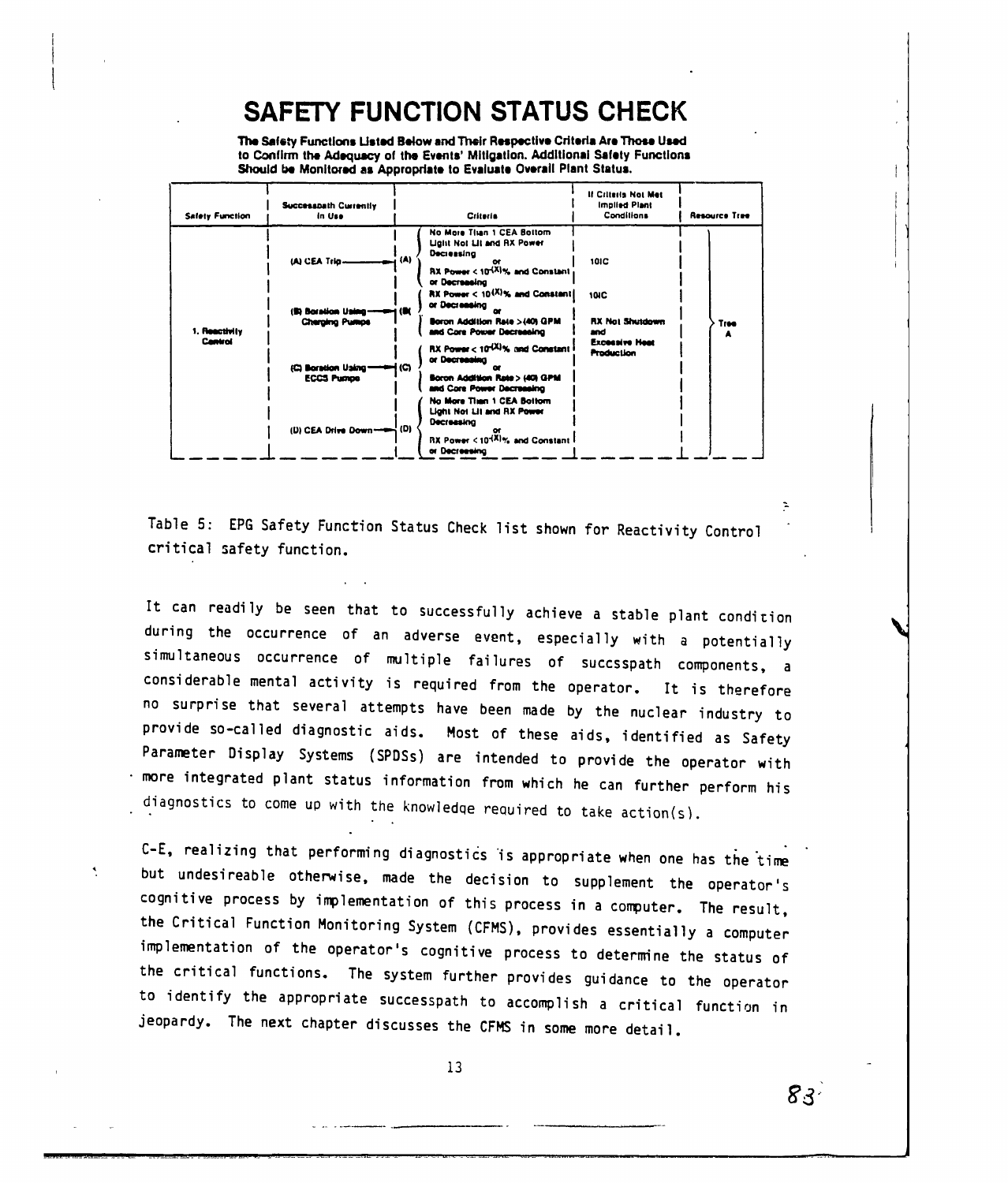

 $\omega = \omega$ 

 $\overline{a}$ 

and the company of the company of the company of the company of the company of the company of the company of the company of the company of the company of the company of the company of the company of the company of the comp

 $\overline{\phantom{a}}$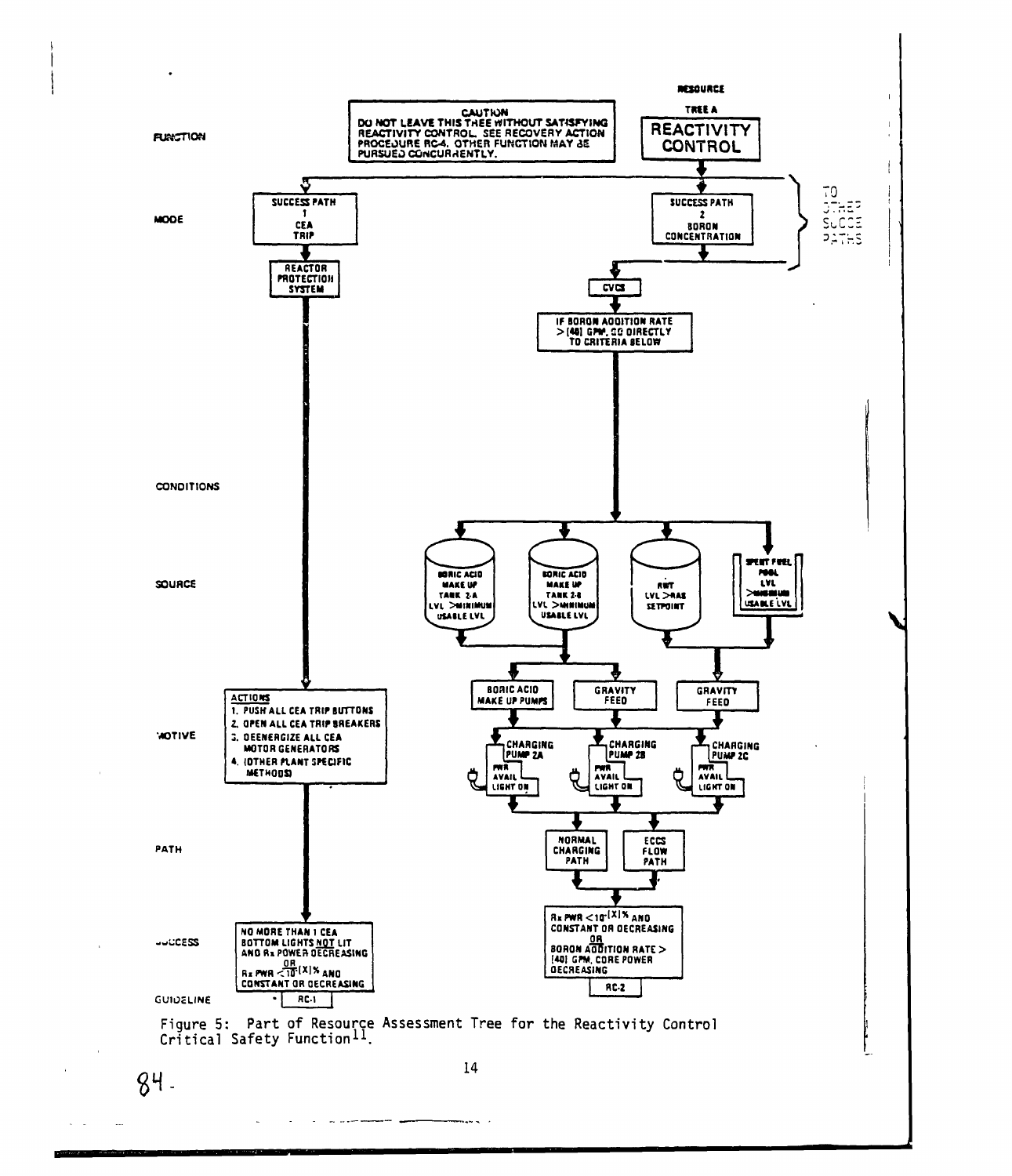#### **THE CRITICAL FUNCTION MONITORING SYSTEM (CFMS)**

**One proposed solution to improve the man-machine interaction during rare or unfamiliar situations in nuclear power plants has been to provide the operating crews with an aid that could provide an integrated display of a minimum number of critical plant parameters. Such aid, generally identified as a Safety Paremeter Display System (SPDS) <sup>3</sup>, was expected to provide a timely and correct determination of the safety status of the plant, specifically during adverse plant conditions.**

**The CFMS distinguishes itself from other SPOS designs by machine implementation** of sophisticated plant dynamics oriented algorithms<sup>20</sup> assisting the basic operator's cognitive process as discussed earlier, to recognize the status of a selected number of critical functions and the successpaths to accomplish these functions. In this context, a critical function has been defined as a group of actions, human or otherwise, which must be accomplished at all times to keep the plant in a stable and safe sendition  $8$  The minimum set of critical safety functions monitored by the CFMS are: **to keep the plant in a stable and safe condition . The minimum set of**

> **-reactivity control -reactor coolant inventory -reactor coolant pressure control -reactor core heat removal -secondary heat removal -containment pressure and temperature control -containment isolation**

**The CFMS interfaces with the operator through a color graphics video display system and controlling key pad. The display system includes a simple thretlevel display hierarchy as shown in Figure 6. The top level 1 display provides the critical function status type information as shown in Figure 7. The intermediate level 2 displays provide the information on the availability status of the successpaths to accomplish a particular critical function as shown in Figure 8. The lower level 3 displays supply the.details on a particular successpath chosen by the operator, as shown in Figure 9. The algorithms and the display development for the level 2 and 3 displays were 12 developed in cooperation with EPRI**

**15**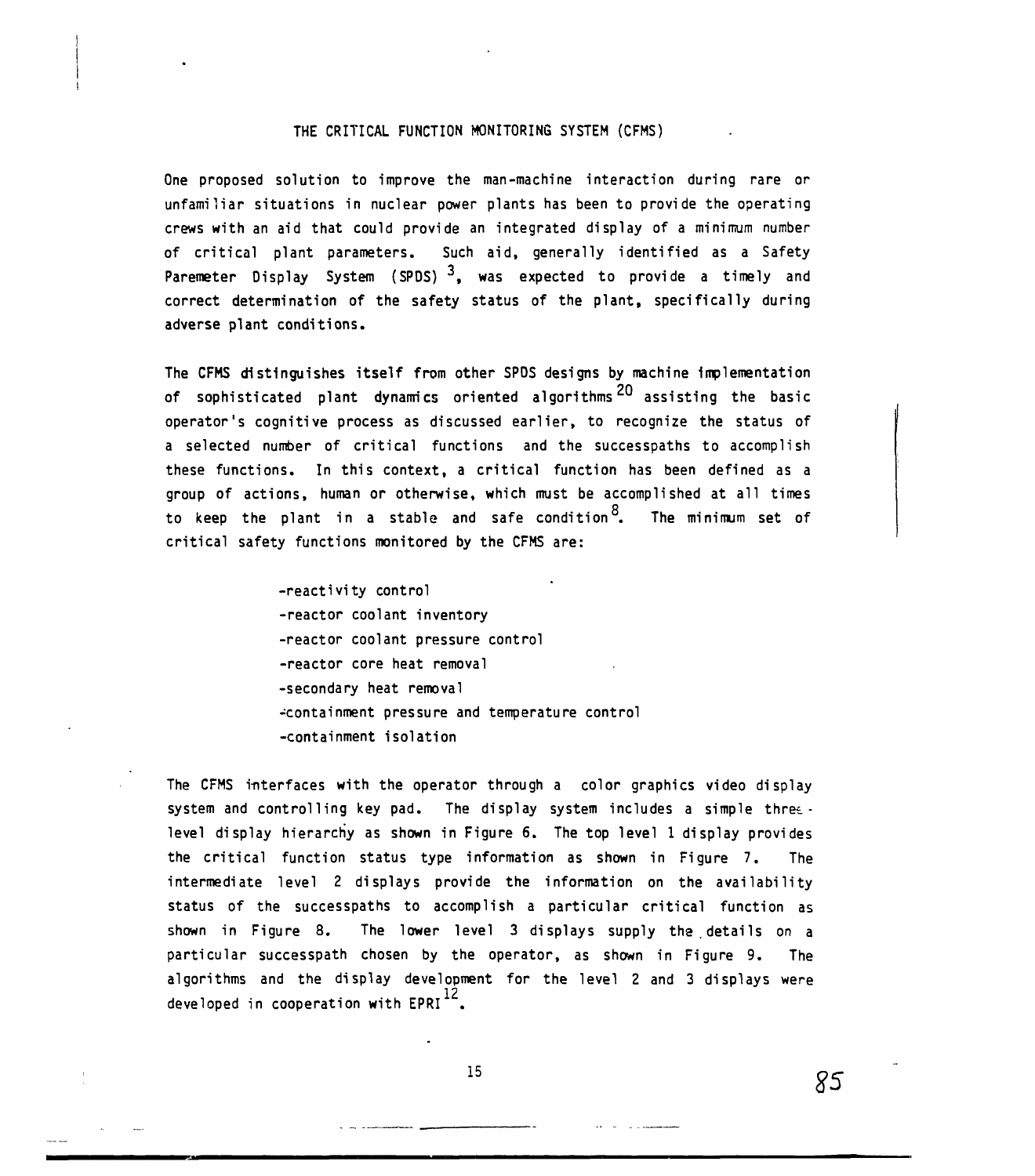

Figure 6: Basic CFMS Video Display Hierarchies



Figure 7: Level 1 CFMS Critical Function Status Video Display12

 $86.$ 

 $\alpha$  $\sim 10$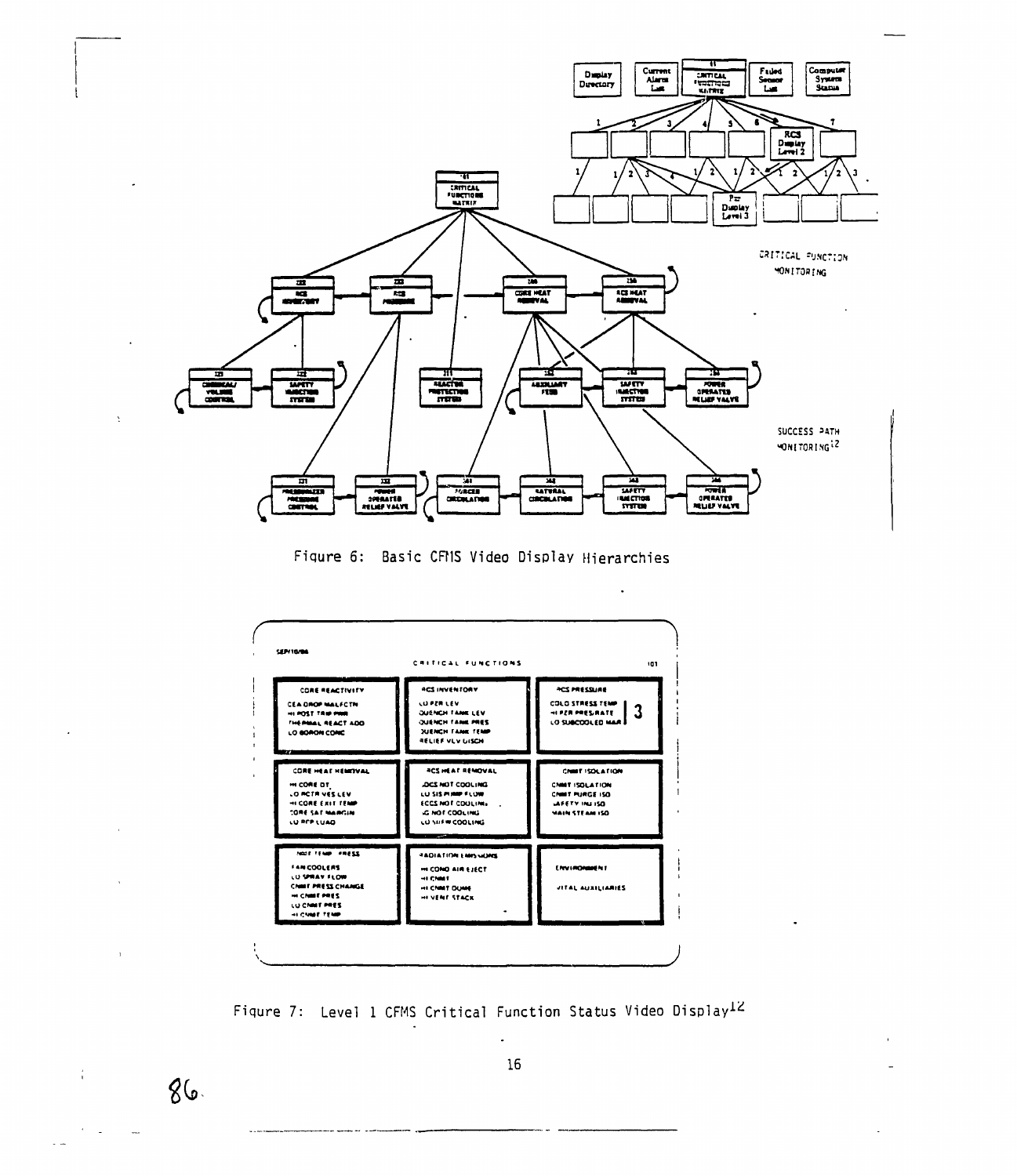In addition to the primary displays to assist an operator utilizing the Critical Function concept when responding to a plant situation, each of the display levels includes a reportoire of operational displays. These operational displays provide overview as well as more detailed information which is useful for successpath diagnostics and restoration and validation of system internal cognitive models, if so desired by the operator.

The display system is largely "self-directing" in nature through applied sectoring techniques, such that an operator is guided to the most appropriate display by simple key pad operation. The key pad also allows the operator to traverse the display hierarchy in any desired manner.



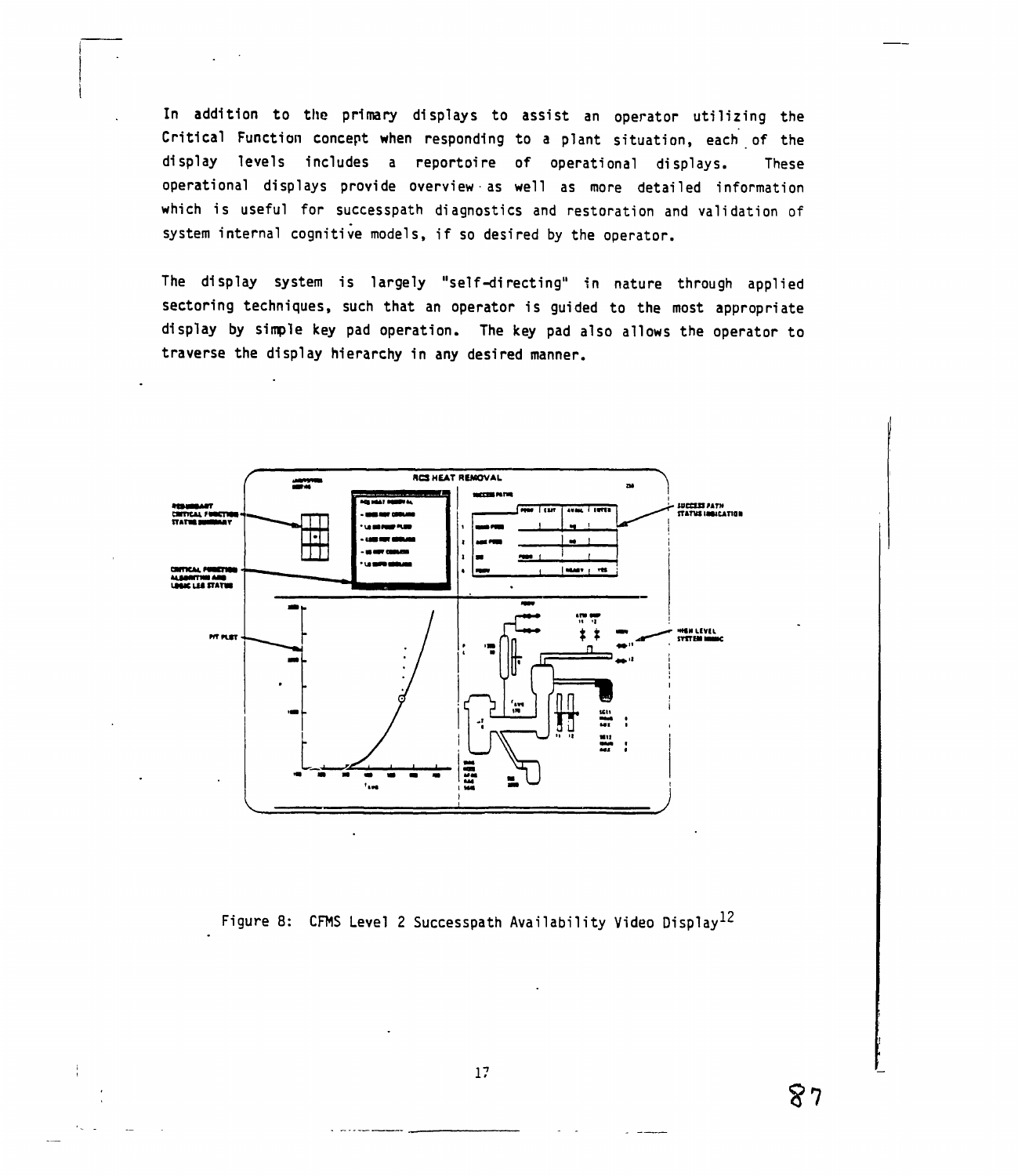

Figure 9: Level 3 CFMS Selected Successpath Video Display<sup>12</sup>

**The CFMS has been installed in several operating plants in the U.S. Preliminary experience with the CFMS has indicated so far, that the device has been well** accepted **by the operating crews as an aid to timely assess** the status of the plant.

To confirm the effectiveness of the CFMS during adverse plant conditions, as speculated by the designers of the system, a full scale experimental validation<sup>13</sup> of the critical Function Monitoring System (CFMS) was carried out by the Halden Project in co-operation with the manufacturer, Combustion Engineering, the Technical Research Centre of Finland (VIT) and Imatran Voima OY (IVO). The experiment took place at the PWR training simulator situated at the IVO Loviisa nuclear power plant in Finland. The project, which lasted more than 18 months, covered all essential details:

 $88.$ 

ده است.<br>دا

1H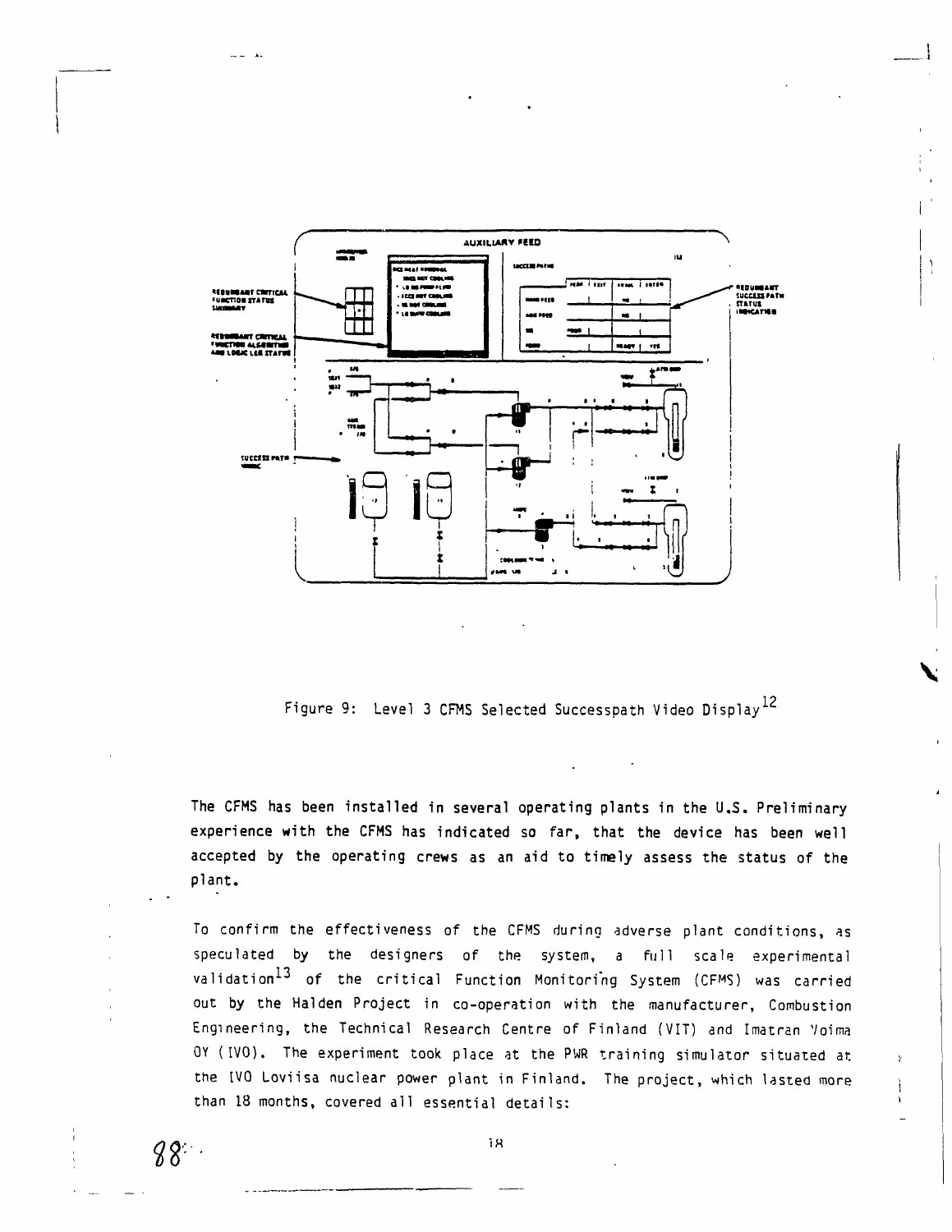**initial planning, development of a CFMS training program, specification and installation of data recording equipment, practical training of operating crews, experimentation and data collection, data processing, analysis and evaluation. The subjects were twelve crews of experienced operators from the Loviisa nuclear power plant, undergoing their semi-annual retraining at the simulator. The experiment, which employed a 'within group comparison' design, made substantial use of both video and audio recordings, in addition to computer derived measurements. Two transients were developed which presented the operators with two equivalent, severe and- complex plant disturbance scenarios. The analysis combined quantitative and qualitative methods, and used a detailed timeline description as the basis for answering questions about the impact of the CFMS. In terms of the overall quantitative analysis, two specific hypotheses were investigated: (1) that operators using the CFMS would maintain critical functions more effectively, and (2) that effective maintenance of critical functions was equivalent to improved plant safety. Both the overall results and the more detailed qualitative investigation of timeline data supported these hypotheses. In addition, the CFMS project demonstrated successfully the validation methodology developed at Halden.**

This brief discussion highlights the efforts necpssary to develop and validate a typical knowledge-based hierarchy before it can be included in the know ledgebase of a minimum attention control center. Ouring the past sevpral years, and particularly after actual installation in a plant, the operating staffs rapidly became to like the CFMS knowledge-based displays. In a sense, most humans rather prefer to work with knowledge than information or data. Consequently a certain dependency by the operating staffs on the system can be expected in due time. Such dependency naturally raises concern on the potential reliability of the knowledge provided. Combustion Engineering therefore conducts an extensive software verification and validation program $^{21}$  for the CFMS, which was developed from an ANSI standard<sup>22</sup>. In addition, basic signal validation techniques are utilized on the plant signal inputs to the systpm, nore elaborate techniques $^{23}$  being under investigation.

19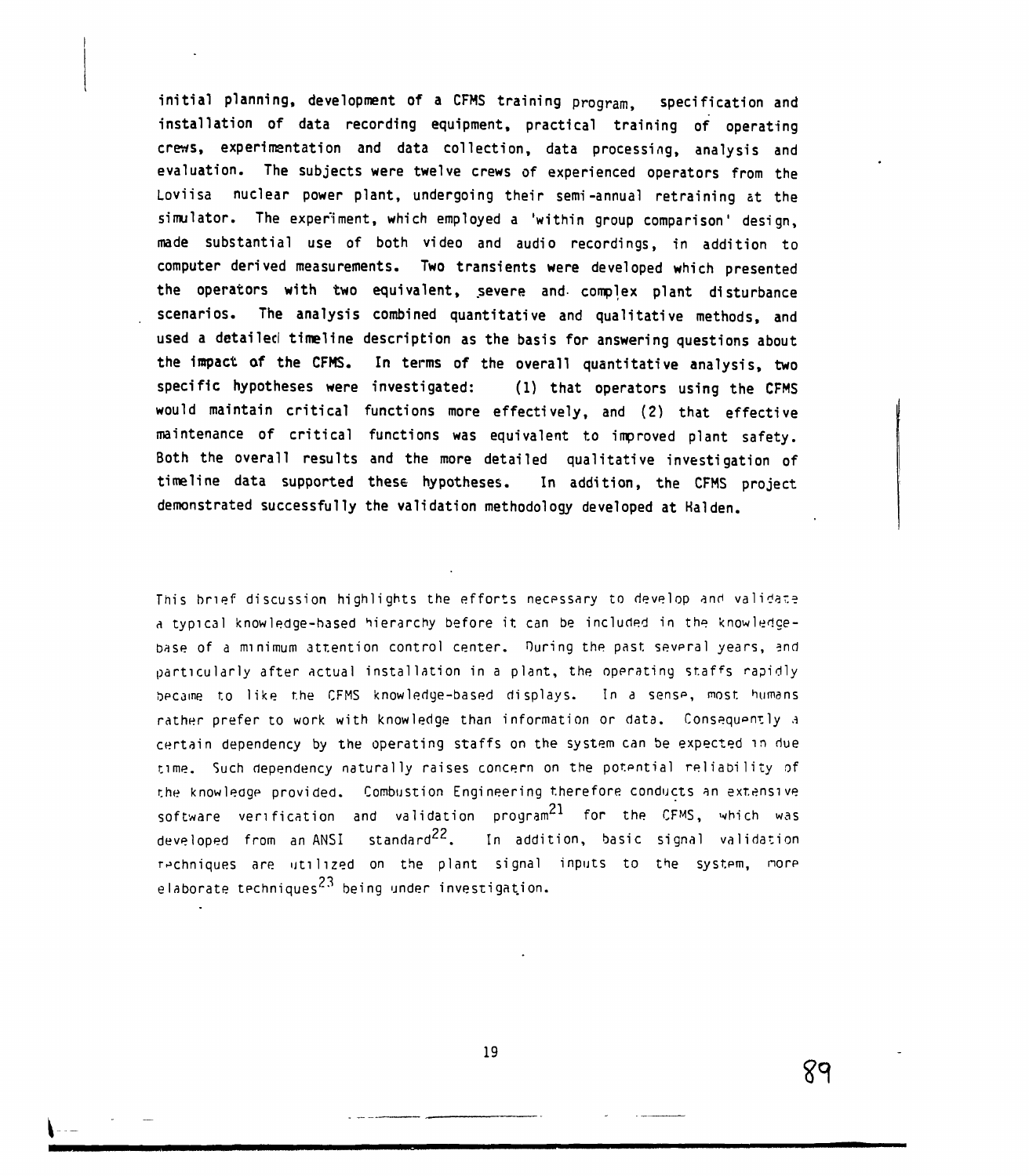## **CE-NUMACC™ NUCLEAR MINIMUM ATTENTION CONTROL CENTER**

CE-NUMACC is Combustion Engineering's latest entry in its quest of improving plant safety through improved man-machine interaction. CE-NUMACC is a natural follow-up of the CE NUPLEX-80 $^{\text{TM}}$  Advanced Nuclear Control Conolax- $^{\text{\texttt{+}}}$ developed during the '70's. CE-NUMACC is of advanced state-of-the-art and is being developed as a cognitive system of which the elements are not only cognitive by themselves, but also cognitively coupled to each other.

**To promote the cognitive aspects of CE-NUMACC, the guidelines as identified in Table 1 are being applied intensively. Hereto, the Critical Function concept is being applied as the underlying cognitive concept. In addition, a visualization of the internal image or model of the process further promotes the cognitive coupling between the** operatinq staff and the plant.

**Table** 6 **summarizes the basic features of CE-NUMACC.**

# TABLE 6 CE-NUMACC™ BASIC FEATURES

- o BASIC NUPLEX-80<sup>TM</sup> FUNCTIONAL AND DESIGN CRITERIA
- o NUPLEX-80 PLANT MONITORING, CONTROL AND DIAGNOSTICS TECHNOLOGY UPGRADED
- o INTEGRATED CRITICAL FIJNCTION/SUCCESSPVTH STRUCTURE
- o LARGE FORMAT DYNAMIC INTEGRATED PROCESS STATUS OVERVIEW (CE-IPSOTM)
- o MULTI-HIERARCHY COLOR GRAPHICS VIDEO KNOWLEDGE-BASED EXPERT SYTE<sup>M</sup> (CE- .GRAPHEX™) TO SUPPORT CE-IPSO
- o COMPUTER-BASED PLANT PROTECTION SYSTEM

90

o COMPUTER-BASED COMPONENT CONTROL SYSTEM (CE-MATIC™)

**As can be observed from Table 6 , the well established NUPLEX-80 functional and design criteria have been maintained for CE-NUMACC. Also the PMS (Plant Monitoring System), PADS (Plant Alarm and Display System) and PDAS (Plant Data Acquisition System) have been upgraded to the latest** state of the art.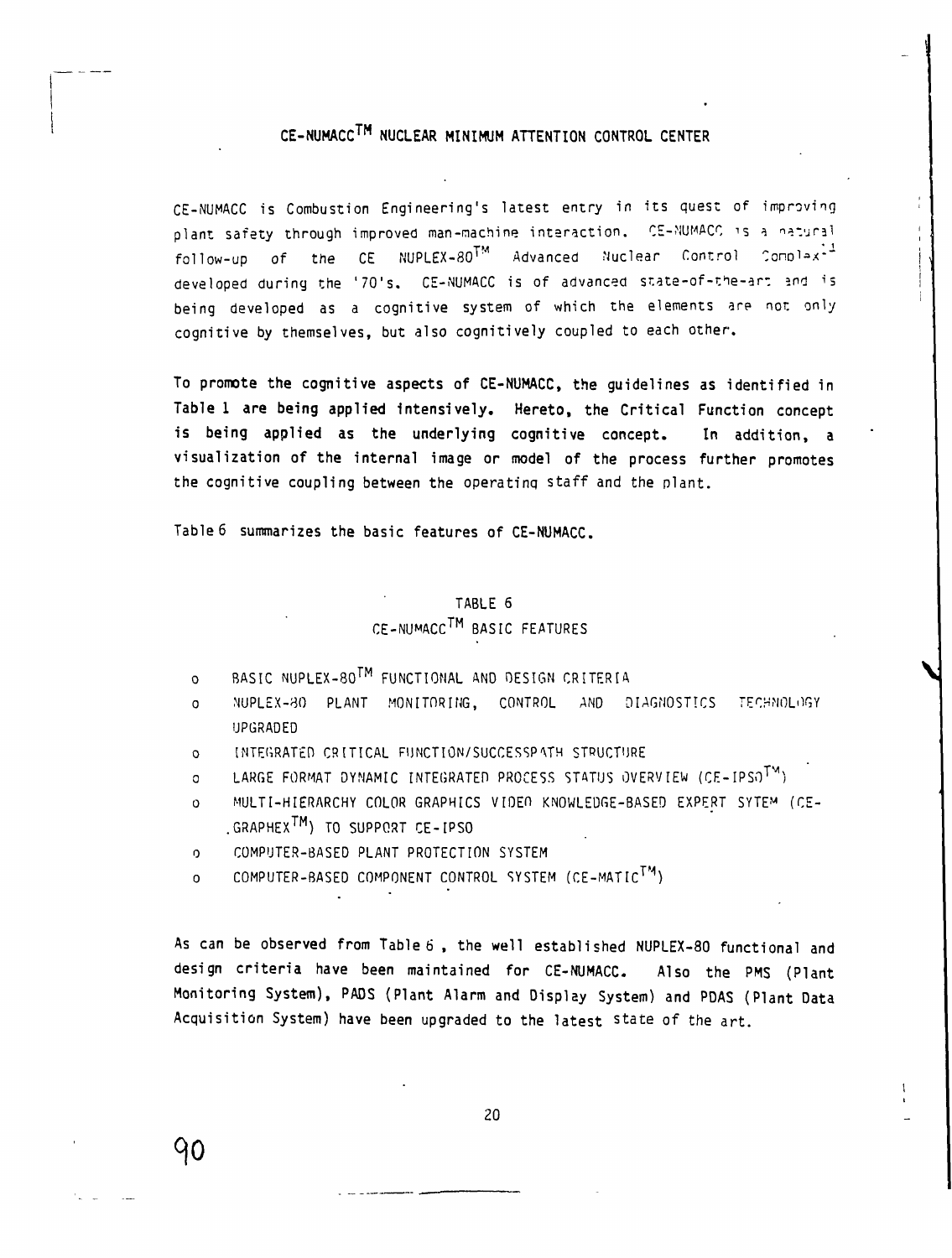The major differences between NUPLEX-80 and CE-NUMACC are the implementation of an Integrated Process Status Overview (CE-IPSO) with supporting multi-hierarchy color graphics video display expert system, CE-GRAPHEX, and CE-MATIC, which is an upgraded version of the NUPLEX-80 SSCCS (Solid State Component Control System), utilizing such innovations as multiplexed I/O's and DDC (Direct Digital Control) capabilities. Figure 10 shows a typical block diagram of CE-NUMACC as currently under development.

Figure 10: Typical Block Diagram CE-NUMACC



As shown, the plant signals are being collected and processed by PDAS, the Plant Data Acquisition System. This system is utilizing multiplexing as well as conventional techniques to acquire and transmit the plant data, depending on the ultimate use of the signals. As such, the PDAS interfaces with the Plant Monitoring and Display System (PDMS), CE-GRAPHEX and with CE-MATIC.

The PMDS provides a comprehensive monitoring and display function of the NSSS & BOP performance, much like a traditional plant computer. The information generated by this system is displayed on color graphics video monitors which are strategically located on the NUPLEX-80 like Master Control Console (MMC) and the Auxilary Control and Safety Center Panels of the Control Center.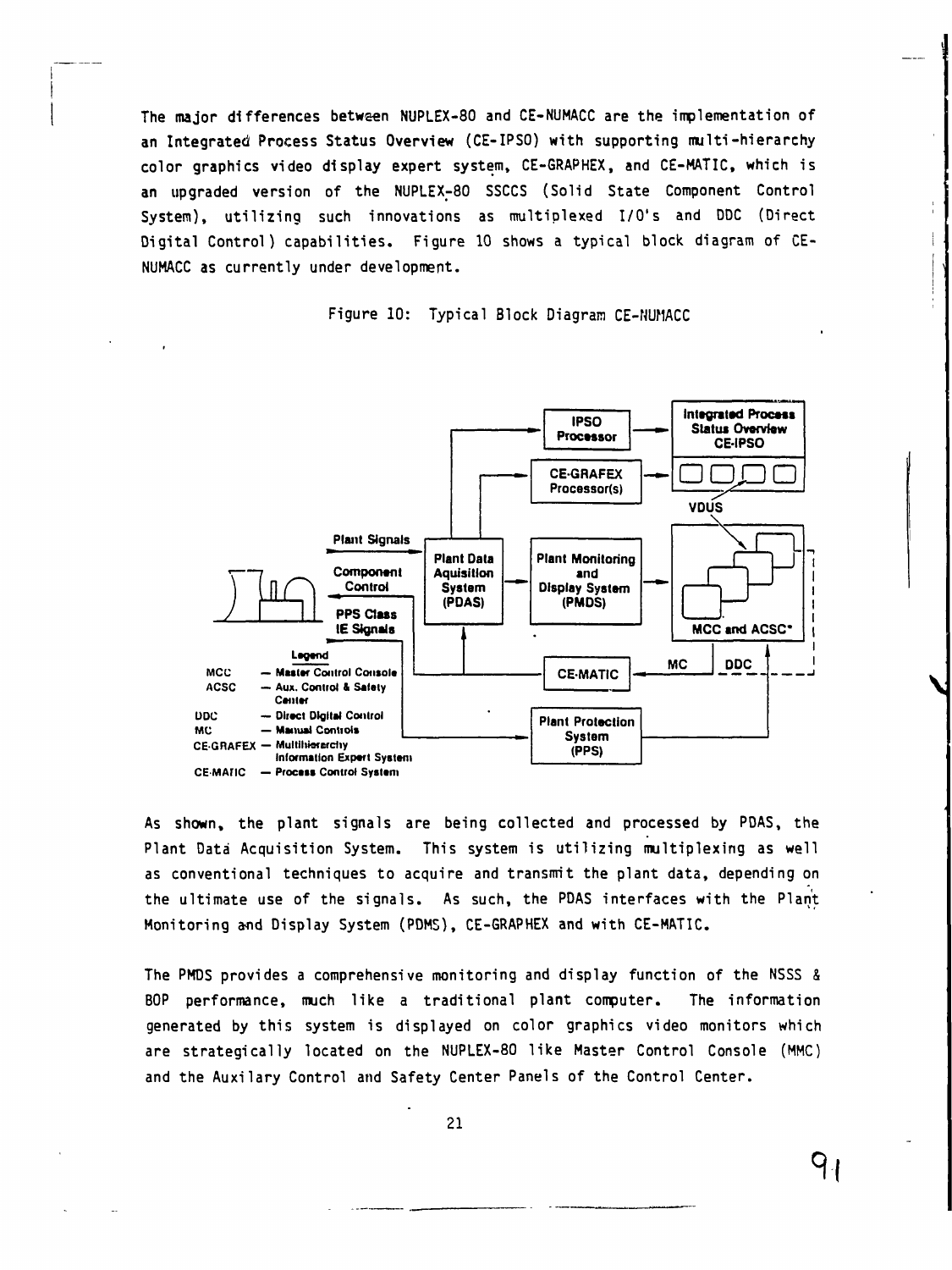**The CE-GRAFEX™** is **the** cognitive "nerve center" of CE-NUMACC ana induces a **reportoire of operator and plant management information aids, such as the CFMS, COLSS<sup>15</sup> , VISIONS<sup>16</sup> , ISIS1 7 , etc. These aids are currently envisioned** in **dedicated stand-alone computer-based modules, or a** common host computer system. **The intelligence embedded** in each aid module can be invoked by the user in the form of a dedicated information hierarchy displayed on three color graphics video monitors, located in or near the Integrated Process Staris Overview (CE-IPSO). Figure 11 represents a simplified representation of CE-GRAPHEX.

As can. be seen from Figure 11, the inherent critical function based cognizance of the algorithms can be tuned to the cognitive process of the operator such that a self directed display of information on the VDU s can be achieved. The artificial Intelligence embedded in such concept further promotes congruence between the system's and the operator's internal models.





92

 $1 - -$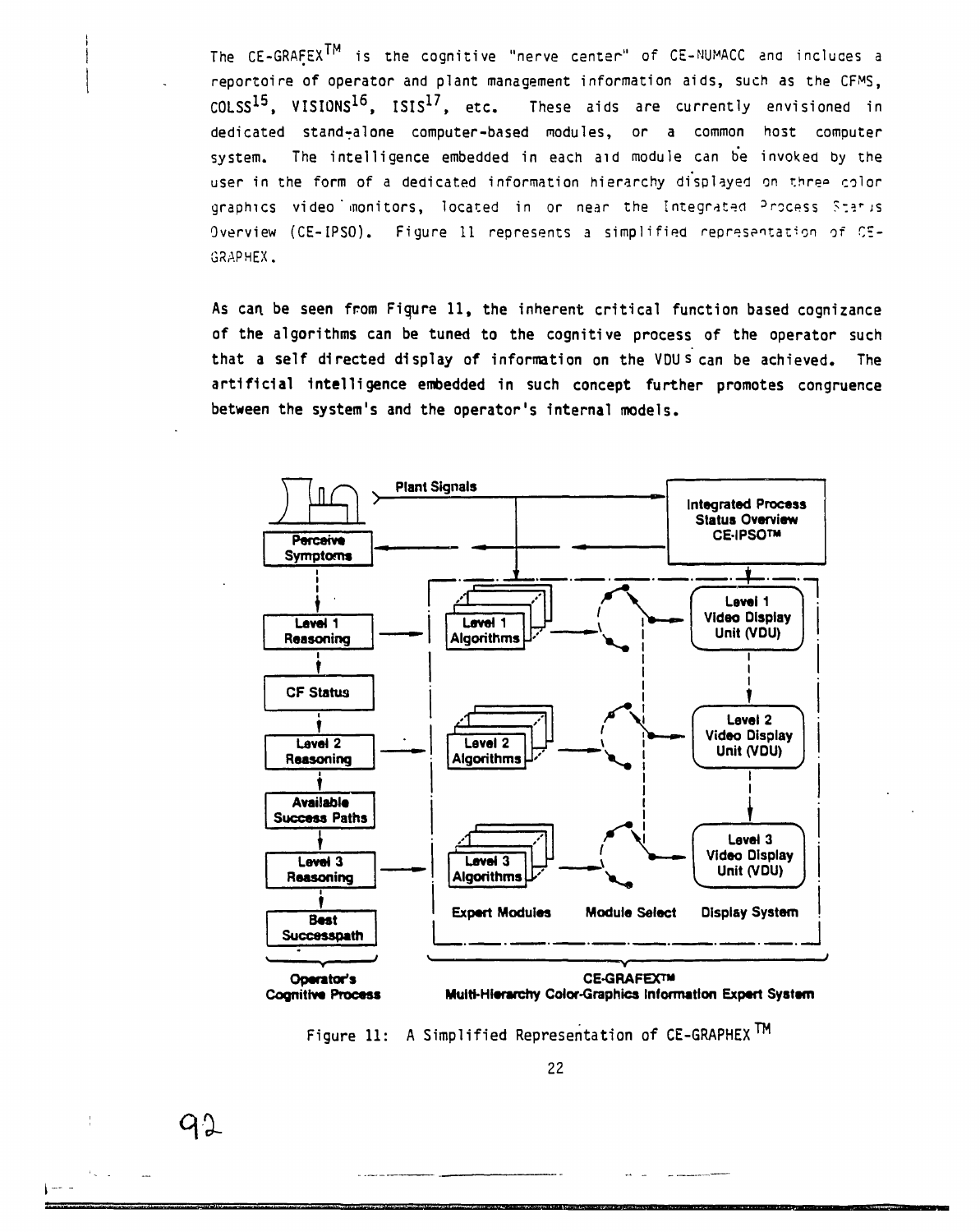The CE-IPSO $^{18}$  provides a permanent top level status overview of the process and functions much like an expert manager in a society of individual experts in a human expert system $^{19} \!\!\!~~$  The overview is semi-dynamic, and is driven by the data-outputs of PDAS or by expert-system like algorithms calculating selected process status information (e.g. plant mode of operation, mass/energy flow balances, etc). A user can interact with CE-IPSO by means of a touchpanel located on the CE-NUMACC workstation. This touchpanel includes a reduced mimic of the CE-IPSO process map, providing a one-touch stroke capability to acccess each individual CE-GRAPHEX display hierarchy if so desired. In addition to the 'touchpanel, the center control panel of the workstation includes a Page Control Module (PCM) to access the display pages in each individual display hierarchy, and a joystick to access a softwara-based version of the CE-IPSO process map. Figure 12 provides a conceptual presentation of the CE-IPSO, Integrated Process Status Overview/CE-NUMACC workstation arrangement.



The CE-MATIC represents CE's latest apprach to the control of a process and its components. The approach includes selected multiplexed DDC (Direct Digital Control) by means of a trackerball from the PMDS color graphics video displays. The system is characterized by a sophisticated multi-redundant data bus and signal isolation structure, promoting a reliable and safe transmittal of safety grade or other informative and control signals.

23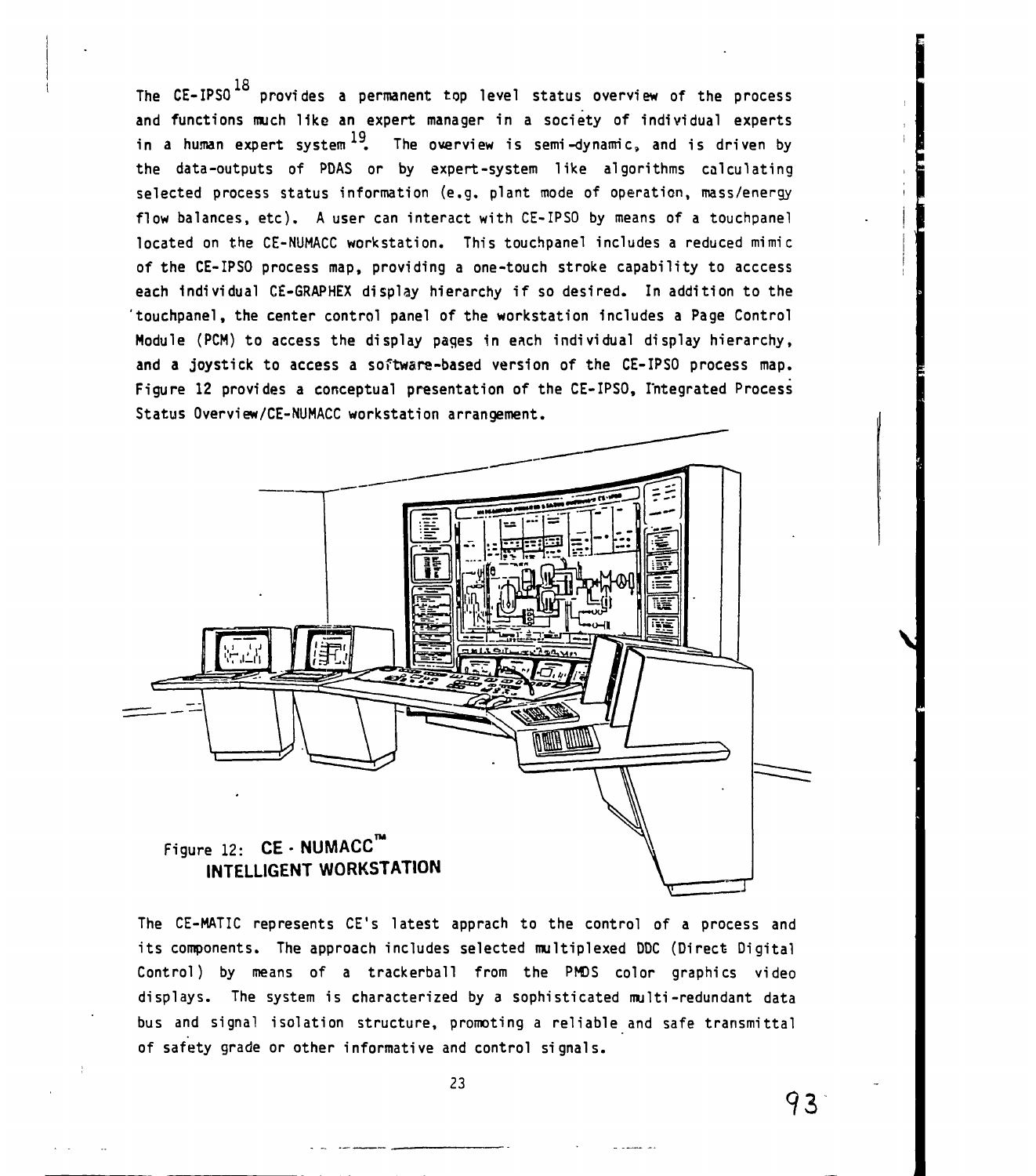#### CONCLUSIONS

Control Centers of nuclear power plants have been progressing from mostly datadriven to more information-driven media for interacting with the plants by :he operating staffs. Utilizing the recent advances of the digital computer technology, a better understanding of the human cognitive aspects, and the potential of Artificial Intelligence and Expert System techniques, the obvious next step is a knowledge-driven interaction with these plants. Such interaction will promote a less attentive and therefore a higher human reliability of the operating staffs. The minimum attention control center concept described in this paper promises to enhance a more knowledge-based interaction process based on criteria essential for a natural interaction between intelligent agents. In particular the underlying Critical Function concept and the visualization of a shared dynamic "intelligent" knowledge base is expected to reshape the ways man is interacting with his machines...

### • THE FUTURE

In light of the current rapid advances of computer technology and applications in general, significant advances in the monitoring, control and diagnostics of nuclear power plants can be expected. These advances will most likely include nearly fully automated plants largely depending on intelligent knowledge-bases to maintain the safety and efficiency of these plants. Human interaction is not expected to occur other then during those rare occasions where human ingenuity must provide the last stand. Considering the current global interest in Artificial Intelligence and Expert Systems, there seems to be little doubt that future control centers of nuclear power plants will utilize these technologies to the maximum extent possible for further assurance of safe and economic power generation by these plants.

#### ACKNOWLEDGEMENTS

The author would like to thank J. E. Myers for his kind review of this paper. Also thanks to P. Gaudio for his contribution of the CFMS successpath monitoring displays to tne paper, to S. A. Morray and P. T. Gilbert for the artwork, and to Linda Cyr for arranging and typing of the final manuscript.

24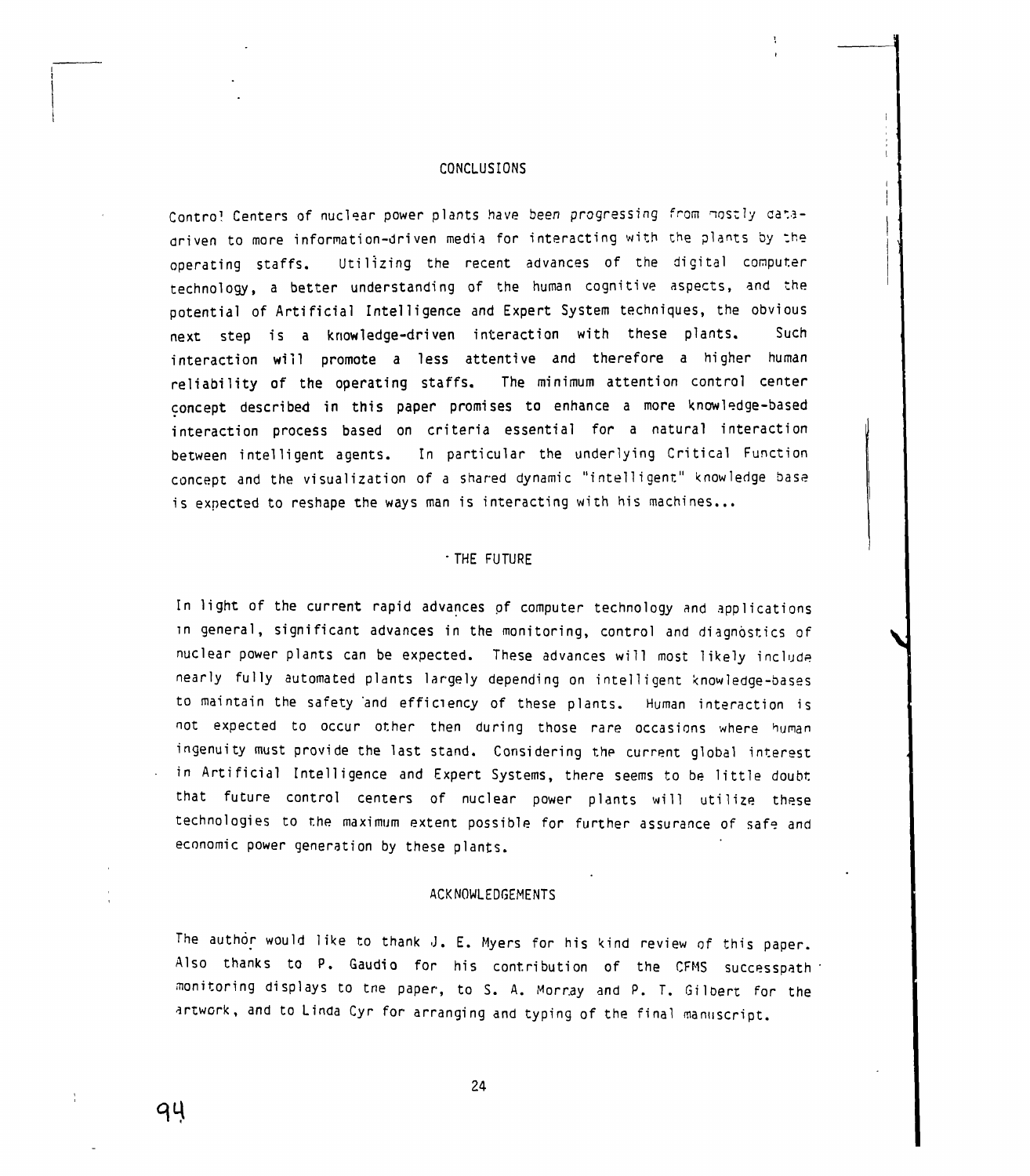### REFERENCES

- 1. Proceedings IAEA Specialists' Meeting on Control Room Design, IEEE-75CH1055-2, (7/75).
- 2. C. H. Meijer, et. al., "Applied Human Engineering to Improve the Man-Process Interaction in a Nuclear Power Plant", IEEE Symposium on Nuclear Power Systems, Orlando, Florida, (11/80), C-E Publication TIS-6704.
- 3. D. D. Woods, et. al., "Evaluation of Safety Parameter Display Concepts", Volumes I and II. EPRI Final Report NP-2234, February 1982.
- 4. C. H. Meijer, et. al., "Operational Aids to Improve the Man-Machine Interaction in a Nuclear Power Plant", American Nuclear Society, Annual Meeting, Las Vegas, (5/80), C-E Publication TIS-6649.
- 5. "An Overview of Computer-based Natural Language Processing", U.S. Department of Commerce, Publication no. N8SIR 83-2687 (4/83).
- 6. B. Chandrasekaran, et. al., "An Approach to Medical Diagnosis Based on Conceptual Structures", Proceedings of the International Conference on Artificial Intelligence, August 20-23, 1979, Tokyo, Japan.
- 7. G. A. Miller, "The Magical Number Seven, Plus or Minus Two: Some Limits on Our Capability for Processing Information", Psychological Review, Vol. 53, pp. 31-97, (1956).
- 8. W. R. Corcoran, et. al., "The Critical Safety Functions and Plant Operation", Nuclear Technology, Vol . 55, Decpmber 1981, CE Publication TIS-7158.
- 9. R. A. Fortney, et. al., "Safety Function and Protection Sequence Analysis", ANS Winter Meeting (November, 1973).
- 10. L. P. Goodstein, et. al., "Man-Machine Systems Design Criteria in computerized Control Rooms", ASSOPO 80, IFIP/IFAC Symposium, Trondheim, Norway, June 16-18, 1980.
- 11. Combustion Engineering Emergency Procedure Guidelines, CEN-152, REV. 01, Volume 1 & 2, November 1982.
- 12. P. J. Gaudio, Jr. et. al., "Improved On-line Operational Support using Successpath Monitoring", ISA/NRC/EPRI Symposium on New Technologies in Nuclear Power Plant Instrumentation and Controls, Washington, D. C., NovemDer 1984 (To be presented).